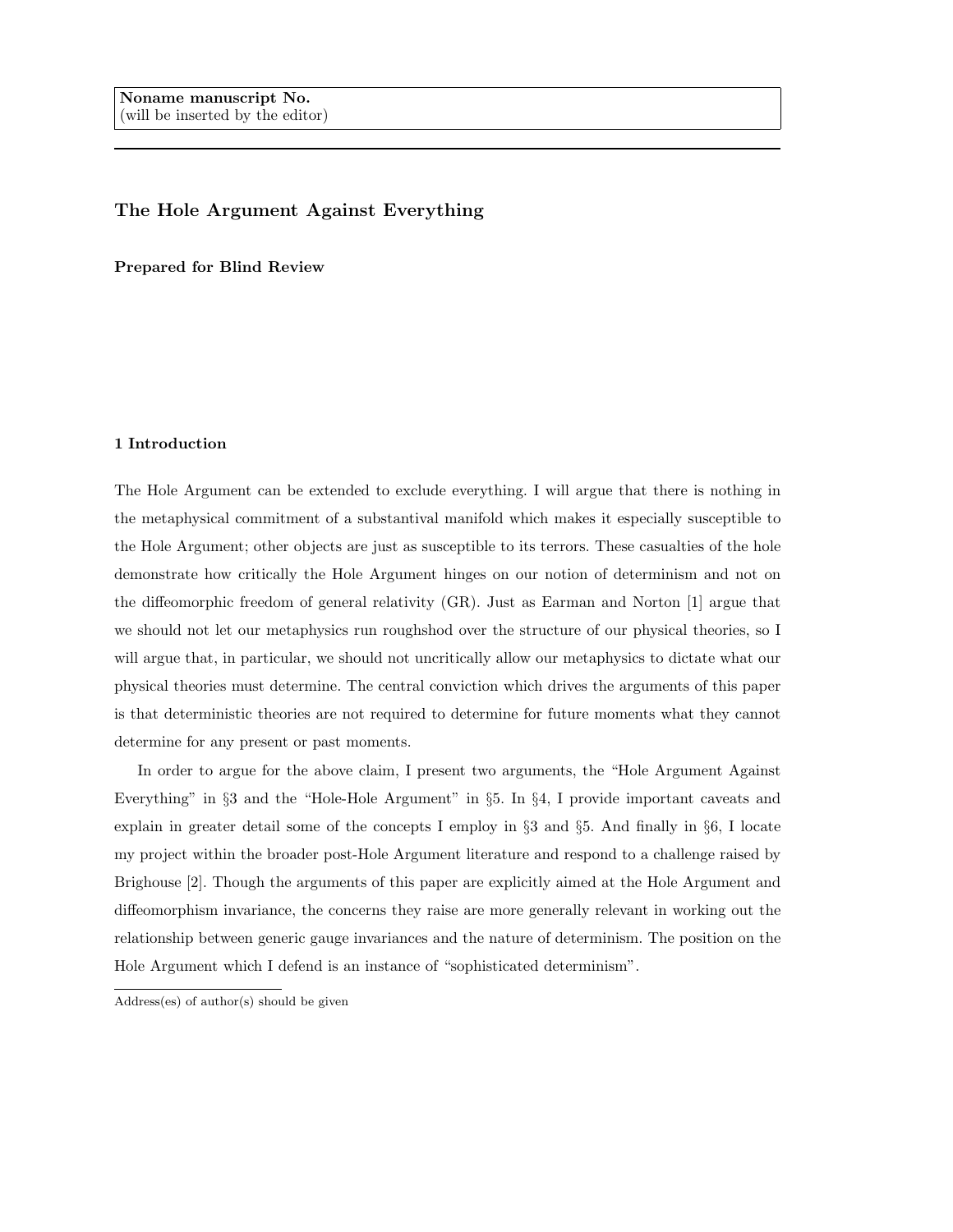#### 2 The Hole Argument Against Spacetime Points

The Hole Argument, as formulated in [1], is used to argue against the substantivalist view of spacetime.<sup>1</sup> For the uninitiated, I will very briefly retell this tale and then will show how to widen its result so that everything falls into it. This widening and falling, I use as a reductio against the form of the argument. The Hole Argument begins by first considering an open region of spacetime (the hole). One then takes advantage of the invariant nature of general relativity (GR) under diffemorphisms by shifting all the objects within the hole to new spacetime locations also within the hole. Such a shifting means that some trajectories which had passed through the spacetime points  $(x_1, y_1, z_1)_n = {\alpha_1}_n$  now pass through the spacetime points  $(x_2, y_2, z_2)_m = {\alpha_2}_m$ . In general, the point location of fields get all mixed up. And yet, all our physically measurable quantities remain the same: the cat on the mat remains on the mat since both the cat and the mat are similarly shifted by diffeomorphisms.<sup>2</sup> The predictions of GR are independent of substantival localization facts: where on the substantival manifold physical objects are located.

The crux of the argument is that now, supposedly, we have an indeterministic theory. Before entering the hole, we don't know which trajectory we will be on. The physical data available to us is not enough to determine which trajectory through spacetime points we will take upon entering the hole region. Will the new trajectory pass through these points or those? Moreover, while in the region, we gain no help in determining our trajectory since the physics is the same before and after the shifting. If we think that GR is a deterministic theory, then we are in trouble. According to the Hole Argument, GR cannot determine which path we will take due its invariance under diffeomorphisms.

In terms of possible worlds, standing on a Cauchy slice, there are (at least) two possible worlds identical in their past, yet, which differ in their future. One of these possible world has futuretrajectories passing through the sets of spacetime points,  $\{\alpha_1\}_n$  another has future-trajectories passing through distinct sets  $\{\alpha_2\}_m$ , and our physics cannot tell us which world is actual.<sup>3</sup> Consequently, the future of any "GR-possible" world is underdetermined by its past. The conclusion to which we are led is that we have made a mistake in treating the manifold and its points as being real things.

<sup>&</sup>lt;sup>1</sup>See John Norton's review article [3] for a detailed discussion.

 ${}^{2}$ For a precise treatment of this fact, see Earman and Norton [1].

<sup>&</sup>lt;sup>3</sup>In fact, each non-trivial diffeomorphism generates a new metric and matter fields physically equivalent to the originals; thus, in general, each past will have infinitely many possible futures.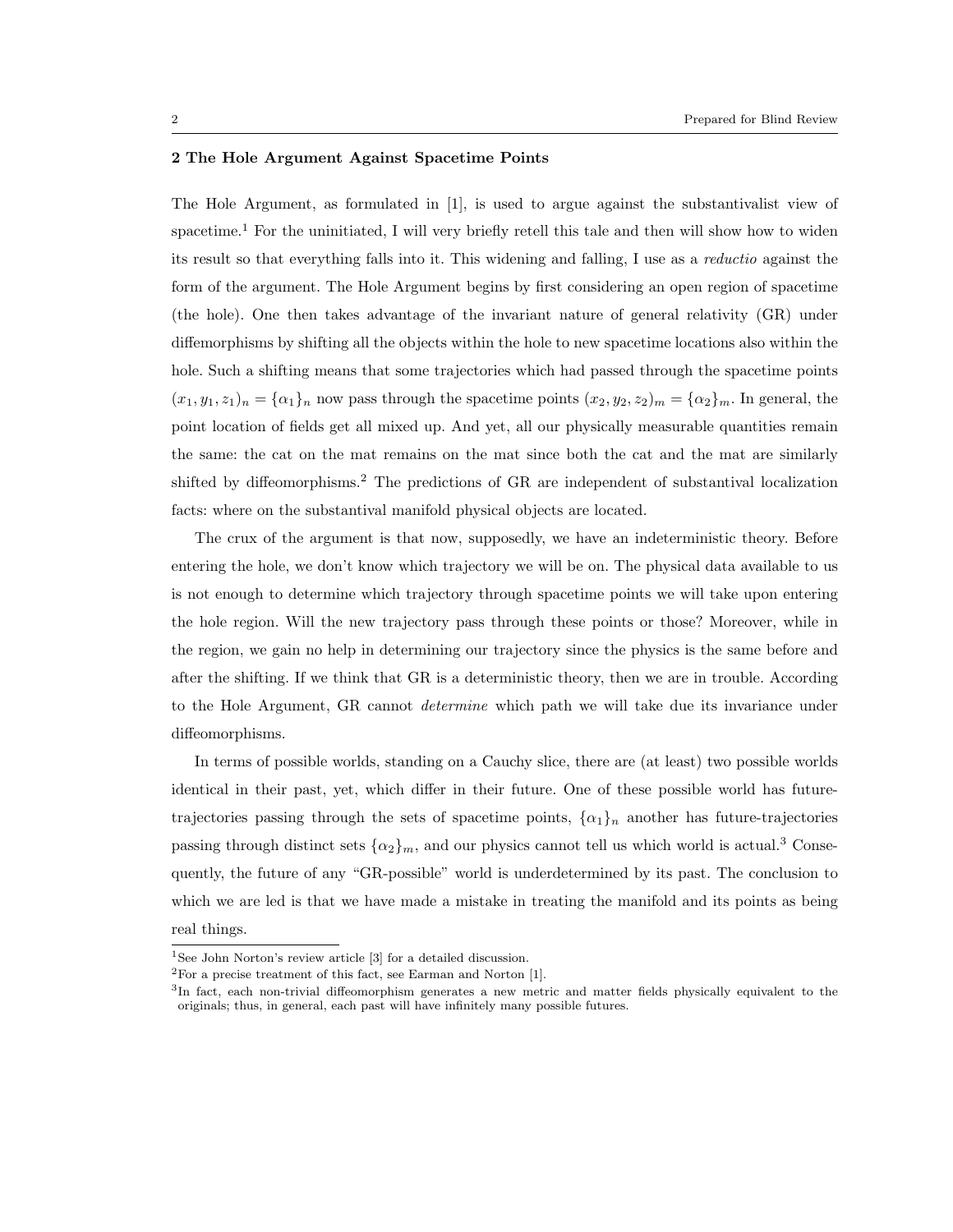If we deny that it makes sense to localize physical objects with respect to the manifold and insist that it only makes sense to localize physical objects with respect to other physically observable objects, then we won't end up with indeterminism. We were wrong, so the argument goes, to think of our trajectories as passing through certain points of the spacetime manifold. Rather, the only trajectories that exist are "relational trajectories", i.e. trajectories in terms of physical objects or fields and not spacetime points. In terms of relational trajectories, general relativity is deterministic. Before entering the hole, the relational trajectory is determined: we will pass within some distance of some objects. Thus, we can save determinism but at the cost of shaving a little more off of the substantivalist's ontology. Before presenting the Hole Argument Again Everything, it is essential that I first clarify a few ideas and guard against a few reasonable confusions.

First, Earman and Norton do not assume that we must deny substantivalism just because substantivalism entails that GR is indeterministic. Rather, Earman and Norton argue that if the deterministic status of GR is a physical fact to be determined by observation, then our metaphysics should not automatically decide against it. Since substantivalism does automatically decide against determinism, substantivalism is false. In the following, when referring to Earman and Norton's argument against substnativalism, this is the argument I intend.

Second, in order to forestall a potential worry as well as to properly orient the conversation, we ought to note that the indeterminism generated by the diffeomorphism invariance of GR is not merely that the theory cannot determine, decide or predict where on the manifold we will be next. General relativity cannot determine, for any moment of time, where on the manifold any physical object is located, not merely future moments. The upshot of diffeomorphisms in GR is that localizations with respect to the manifold are not physically determinable facts. The predictions of GR are independent of any particular localization of objects within the manifold.

This is particularly important if one thinks about determinism in terms of solving some initial value problem in a globally hyperbolic spacetime. It is usually thought that if a theory is deterministic then, provided all the physical data on some initial Cauchy slice, the theory will determine the evolution of this data across all future Cauchy slices.<sup>4</sup> Another way of phrasing the question which rests at the heart of this paper is "what are the physical data which our deterministic theory must determine?" Are spacetime *point* locations part of this data even though the predictions of GR are

 $4T<sub>0</sub>$  be sure, initial value problems or "Cauchy problems" in mathematics are not usually stated in terms of determinism but in terms of solving some differential equation.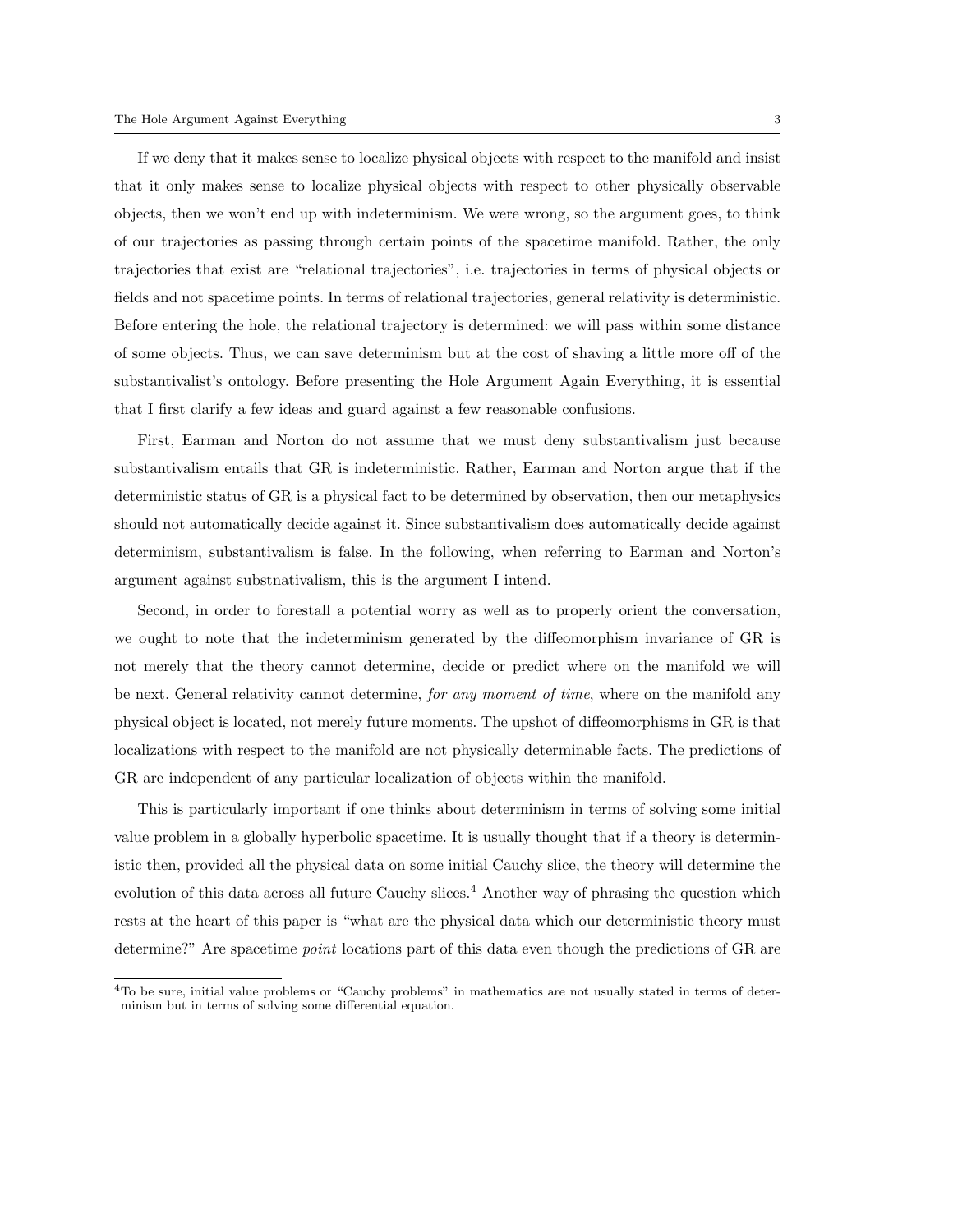invariant under diffeomorphisms? Do we require GR to determine at which future spacetime-pointlocations the cat is, even though GR cannot say at what spacetime points the cat is now or at any moments in the past? My answer is "no".

Since for any initial Cauchy slice, GR is diffeomorphically invariant, spacetime-point-locations are not relevant data for the initial value problem and consequently are not relevant for assessing whether or not GR is deterministic. In the following section, I will use the Hole Argument Against Everything to argue that we ought to qualify what we require GR to determine in the way I have suggested here. Namely, that GR is required to determine only those future facts to which the theory is sensitive. Or in other words, GR is only required to determine facts which are included in the physical content of the theory. Or, again, GR is only required to determine certain qualitative properties [4, 5, 6] which, in the words of David Lewis [7], are the "perfectly natural" ones.

In the following section, I will argue that the notion of determinism used in the Hole Argument ought to be modified because, as stated, the form of the original Hole Argument is invalid. I will do this by providing a counter example to the form of the Hole Argument which, putatively, results in an absurd conclusion. In generating the following *reductio*, I will argue that far more than spacetime points are in danger of falling into the hole. I will argue that any metaphysical structure (persons, norms, essences, powers, Aristotelian levels of being) is in danger of the hole precisely because our physical theories do not determine metaphysical properties or facts. The effect of this argument, reductio ad absurdum, will be to force us to analyze the nature of determinism and, derivatively, what we take certain physical theories to be about. I will argue that, in order to avoid the counter examples of §3, we must limit the scope of determinism. However, in limiting determinism to scope over just those facts or properties of the world for which GR is a theory, substantivalism no longer threatens GR with indeterminism. The following section then has the following structure:

(1) The form of the Hole Argument is invalid since everything falls prey to it.

(2) In preventing everything from falling prey to the Hole Argument we must limit determinism to just that which is included in the physical content of GR.

(3) Substantival localization facts do not belong to the physical content of GR.

Therefore: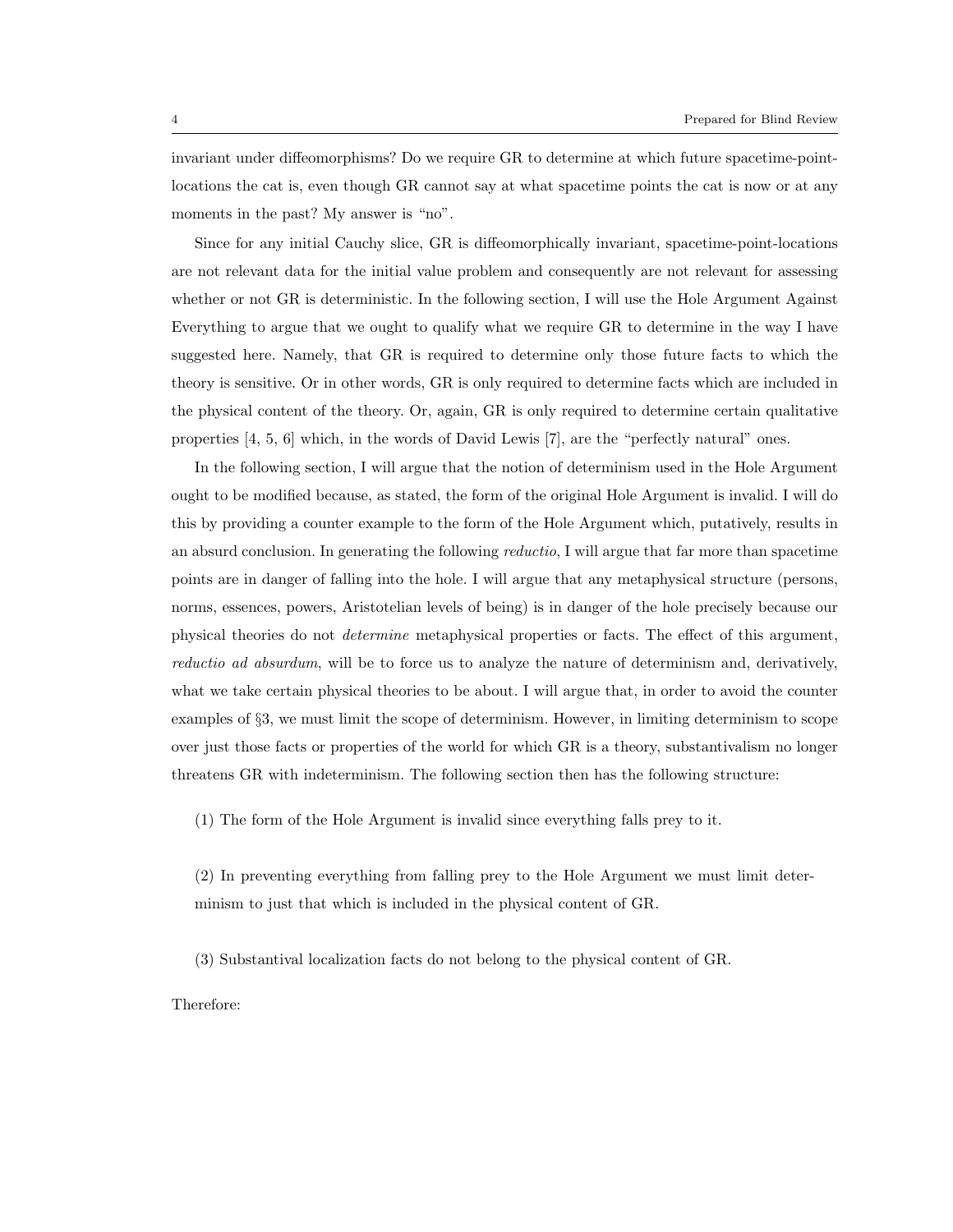(4) Substantival localization facts do not threaten GR with indeterminism.

(5) Since the Hole Argument argues for indeterminism based on substantival localization facts, the Hole Argument is invalid.

I will argue in §5 that we cannot bite the bullet and accept the reductio of (1), and will argue throughout this paper for premises (2) and (3).

As a final caveat, the following argument is meant to result in a reductio and has been designed to annoy. One ought to feel that an error has been made, because it has! I will use this error to motivate the analysis involved in defending premises (2) and (3).

## 3 The Hole Argument Against Everything

Throughout the remainder of this paper, I will use the terms 'physical', 'physical content' and 'metaphysical' in intuitive though slightly technical senses which I won't fully explain until §4. I will say that some property or fact is included in the physical content of a theory if and only if that theory constrains or predicts, for at least one moment of time, the precise value of that property or truth value of that fact. If there is no physical theory for which some property or fact is included in its physical content, I will call these properties or facts 'metaphysical'.<sup>5</sup> I realize that these terms have a long and harried history in philosophy, and I do not intend to solve paradoxes or difficulties inherent in these notions. I only want to make their use explicit. As we will see, these concepts are already implicitly at play in the original Hole Argument. (See §4 for a longer treatment of the concept "physical content" as well as "determinism".)

Given that our scientific theories cannot detect the effects of our overarching metaphysics, our scientific descriptions of the world are thereby invariant under what I will call 'diffeo-metaphysms' (a protologism). I will define a 'diffeo-metaphysm' to be a mapping between possible worlds which differ only with respect to some particular metaphysical facts. Performing a diffeo-metaphysm on a world changes one or more of its metaphysical facts. For instance, one diffeo-metaphysm might rearrange which Aristotelian "levels of being" some particular objects have, whereas another might reassign which angels propel which planets, or which church Father is the patron saint of salt

<sup>&</sup>lt;sup>5</sup>If a certain assumption is necessary in order for a physical theory to be conceptually coherent, I will refrain from calling that assumption metaphysical.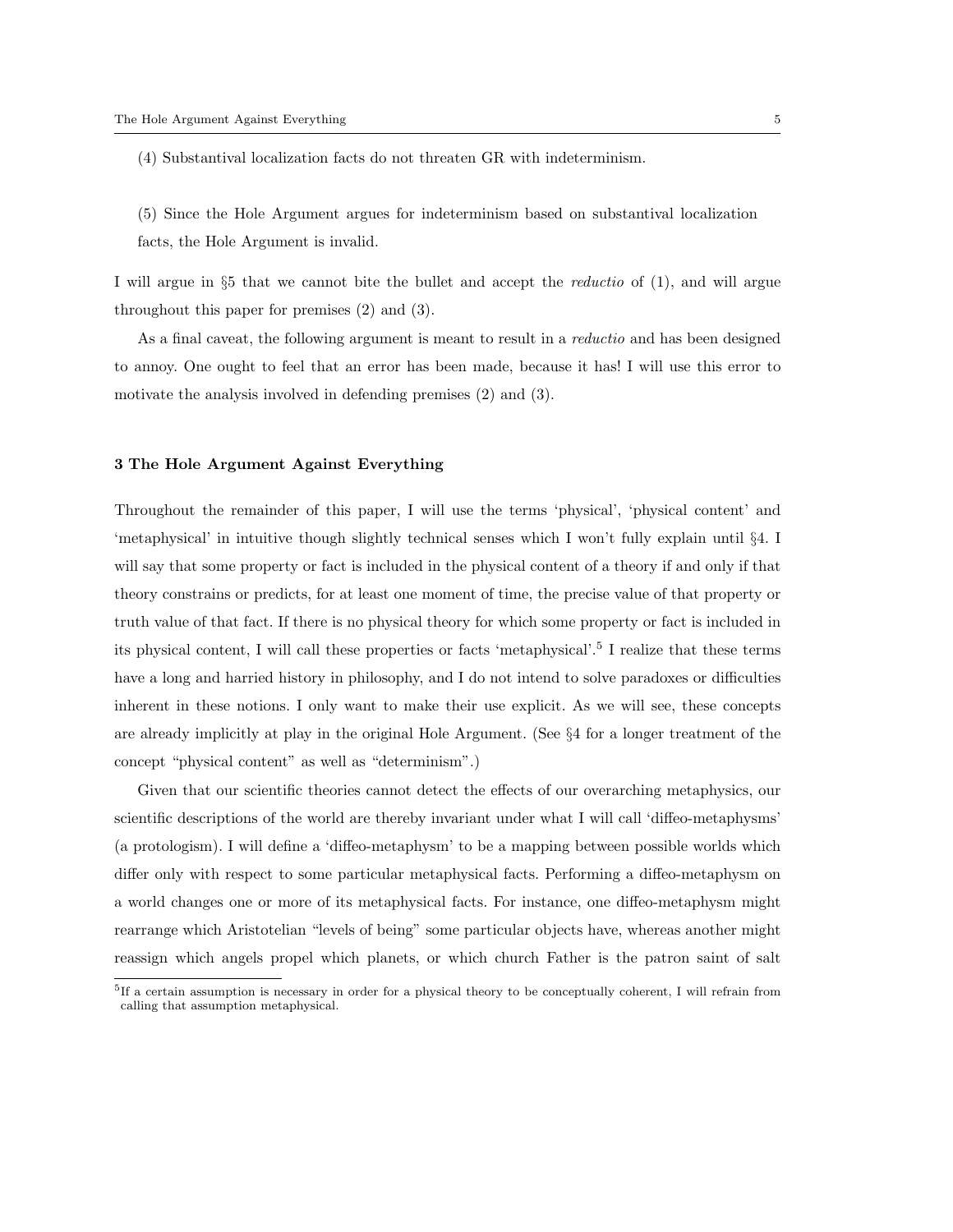miners.<sup>6</sup> Interestingly, since substantival localization facts cannot be determined by GR (or any other empirical science), these facts are metaphysical in the sense just defined. Accordingly, a diffeomorphism, which shifts the substantival spacetime locations of objects, is an instance of a diffeo-metaphysm. I will use the form of the Hole Argument and the fact that our physical theories remain invariant across possible worlds related by particular diffeo-metaphysms, to eradicate everything – or, just about everything.

As an example of how to extend the Hole Argument to everything, consider a world like our own but which also contains certain objects which I will call "persons".<sup>7</sup> For the sake of argument, assume that a single person exists at different places and times and does so by having a soul. According to this metaphysics, souls are a kind of non-physical substance which distinguish persons from one another. Persons are embodied souls, where 'body' does not necessarily refer to human bodies. According to this metaphysics, a person follows a particular soul and not the body in which it is housed. In other words, a person may exchange all of her physical properties and retain her identity but cannot replace her soul without ceasing to be the same individual. In fact, under this metaphysics, it does not even make sense to speak of a person exchanging their soul. Let us define a "thing" to be the result of stripping a person of its soul and stipulate that a thing becomes a person by gaining a soul.<sup>8</sup> Here, I have merely provided definitions; we may not think that souls, persons, or things as defined here exist, yet these concepts are familiar and cogent. By cogent, I mean that these concepts are not self-contradictory and that there are logically possible words which contain things and persons as they have been defined here.

It turns out, and not surprisingly, that GR is soul-invariant. We can associate to each thing any soul we wish, and the description of the world given by GR remains the same. In the case of spacetime points, we may have worried that GR was somehow dependent on them since spacetime points are implicitly referred to by the coordinates of GR; however, this is not so for souls. Souls don't show up at all in GR which makes its invariance under soul swapping all the more obvious. If it makes us feel better, we could build an extended phase space for GR in order to explicitly include a degree of freedom for souls, and then demonstrate that the predictions of GR are soulinvariant. However, doing so would not change our argument and the mathematics involved would be troublesome.

 $^6\rm{Which}$  so happens to be Saint Cunegunda or 'Kinga'.

<sup>7</sup>Hoefer [8] puts a similar argument to a different use.

<sup>8</sup>For the sake of the following argument, persons are meant to be three-dimensional and not four.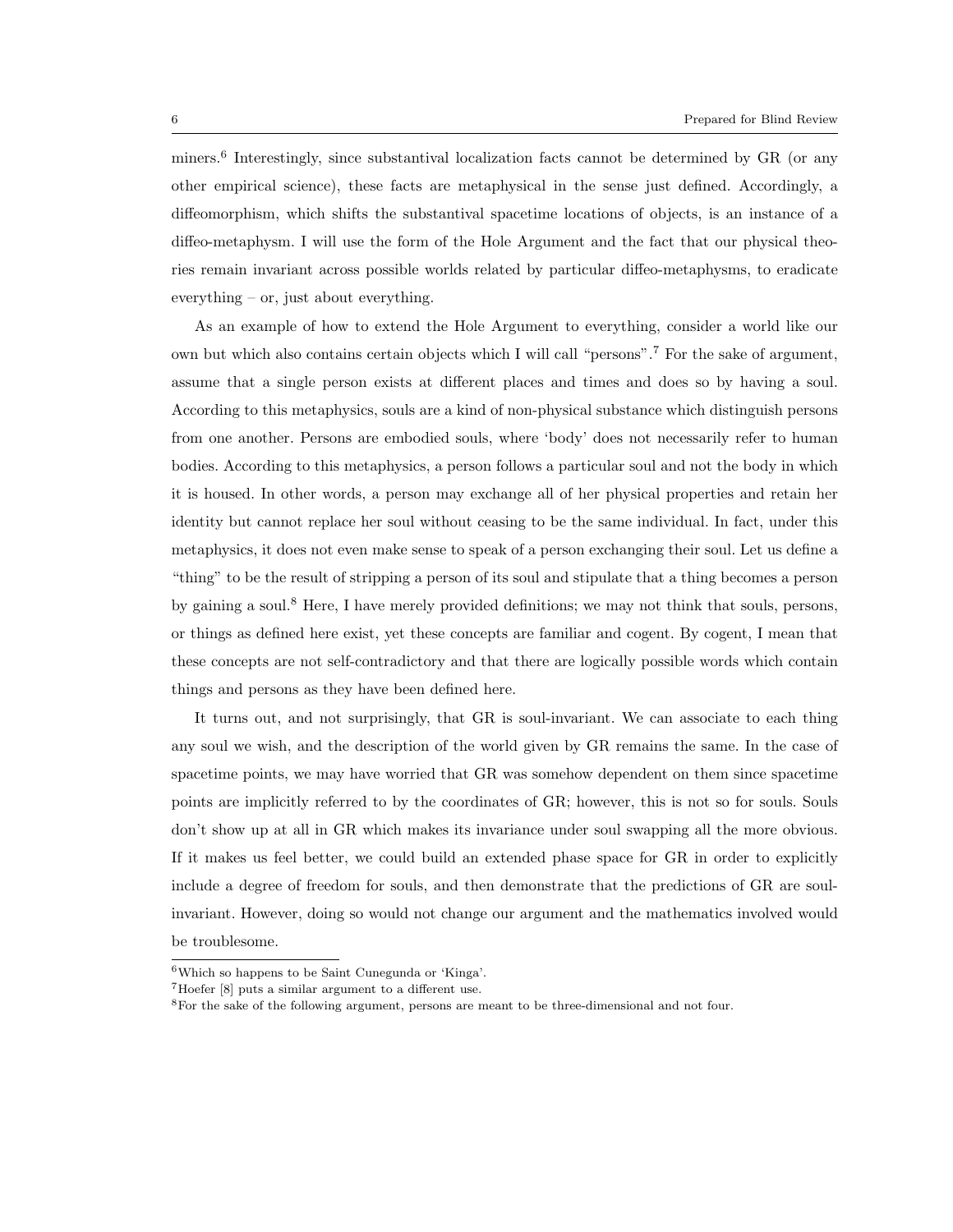Following Earman and Norton, let us consider an open region (the hole) of spacetime and let us perform a diffeo-metaphysm on whatever persons there are in the hole. We will map this set of persons to a new set of persons by exorcising their souls and gluing them onto new things.<sup>9</sup> Moreover, unlike diffeomorphisms, this mapping of souls need not even be smooth.<sup>10</sup> As we might expect, such a diffeo-metaphysm introduces indeterminism into GR. Standing on a Cauchy surface outside the open region, we cannot say what any person will be doing inside of the hole. Frank, the cat on the mat now may still be Frank the cat then, or it may be Frank the dog at the window then and GR cannot tell us which.<sup>11</sup> GR cannot tell us where, at any future moment, any person is even if we were to specify where all the persons currently are. If we think that physics is deterministic, which we do, then we are in trouble. General relativity cannot determine which path persons will take through the hole due to its invariance under diffeo-metaphysisms. (For related concerns put to different purposes, see [8, 9])

Since we started this project by following the lead of Earman and Norton, it is only fitting that we finish it as they do: since persons  $qua$  embodied souls automatically decide against determinism, persons are not real things. The actual world does not include souls or persons but does include things. In the actual world, GR does determine what trajectories things take inside the hole. GR might not tell us where Frank is at any future moment, but it does tell us where cat-things are. Physics is safe but so much the worse for souls and Frank. Who knew that general relativity and some "unobjectionable" assumptions about determinism would yield such interesting results? If persons could fall prey to the hole, I suspect that no thing, and perhaps nothing, is safe.<sup>12</sup>

In response to the soul-Hole Argument, the suspicion which we all probably share, is not that persons are somehow in danger now whereas before they weren't, but that the form of the Hole Argument does too much. The trouble with the above argument is that it assumes physics is supposed to say something about souls, or that GR is supposed to determine soul-facts. This mistake enters the argument in assuming that, due to its diffeo-metaphysm, GR is indeterministic.

<sup>9</sup>Note that I am not claiming that a person gets a new soul, for that would be incoherent given our construction. This mapping reassociates souls with things not persons.

 $10I$  intend this to be tongue-in-cheek, but perhaps I should explain. In considering diffeo-metaphysms, we are not doing mathematical physics and thus need not be tied down by smoothness requirements.

 $11$ In other words, the person associated with the cat-object now may still be associated with the cat-object then, or it may be associated with the dog-object at the window then.

 $12$ See [10] The point is, that which we call a thing is not metaphysically innocent. Metaphysical assumptions go into how we carve up the world.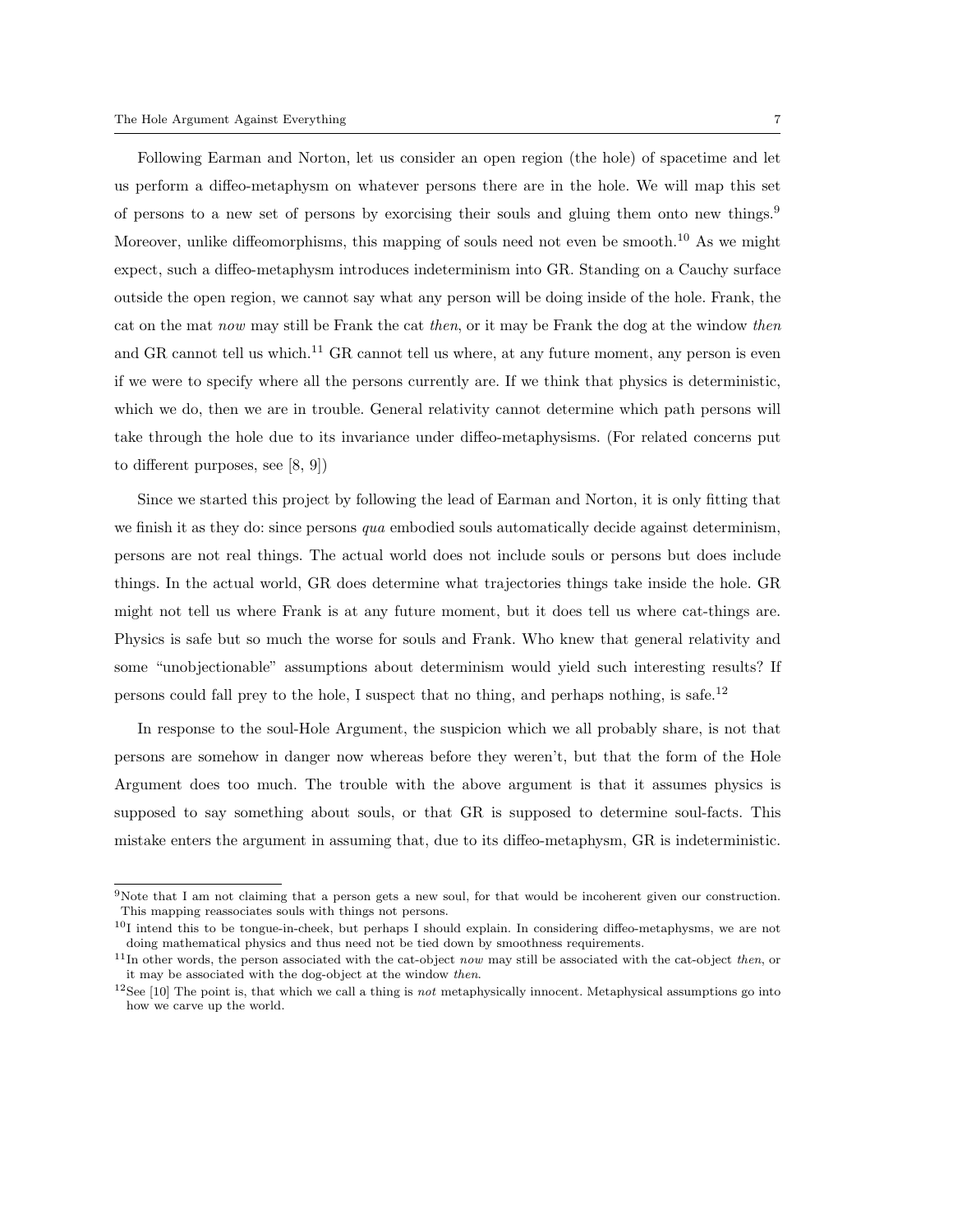This assumption is true only if we define the determinism of GR to include both metaphysical as well as physical facts.<sup>13</sup>

The Hole Argument against persons qua souls assumes a dichotomy analogous to that used by Earman and Norton in the original Hole Argument:

either (a) accept radical indeterminism,

or (b) deny substantivalism.

In the case of the soul-Hole Argument, the dichotomy becomes:

either (a) accept radical indeterminism,

or (b) deny persons.

If, as I suspect, we do not think that the truth of GR nor the determinism of physical theories has anything to do with the existence of persons qua embodied souls, then I suggest we reject this dichotomy in favor of option (c): though GR fails to determine soul-facts, GR remains deterministic for determinism does not require GR to determine soul-facts or any other metaphysical property or fact.

If persons have non-physical, non-supervening minds, we do not require GR to determine what hopes and dreams may occupy those minds, rather we require only that it determine in which head or vat the corresponding brain resides. The point of introducing the Hole Argument Against Everything is to draw our attention to this hidden assumption. In order for the original Hole Argument to work, we must first assume that a proper notion of determinism includes the requirement that GR determine substantival-facts. The Hole Argument works only if we first assume that GR ought to determine which exact set of empirically unobservable substantival points our physical objects pass through. We don't think that the related assumption is true for souls or any other metaphysical (or 'physically-uninteresting') facts, so why do we think that it is true for substantival-facts?

One answer is to note that unlike soul-facts, GR putatively encodes substantival-facts in virtue of the fact that the models of GR  $\langle M, T(p), g(p) \rangle$  include fields defined at spacetime points. Given that the form of the Hole Argument seems to result in a *reductio*, one response is to argue that I have failed to include an essential, though hidden, premise. That premise being that substantival GR is, in fact, a theory whose physical content includes spacetime points and the substantival localization facts related to them. If this is true, then it could be argued that in order for substantival GR to

<sup>13</sup>This is exactly Brighouse's point [11].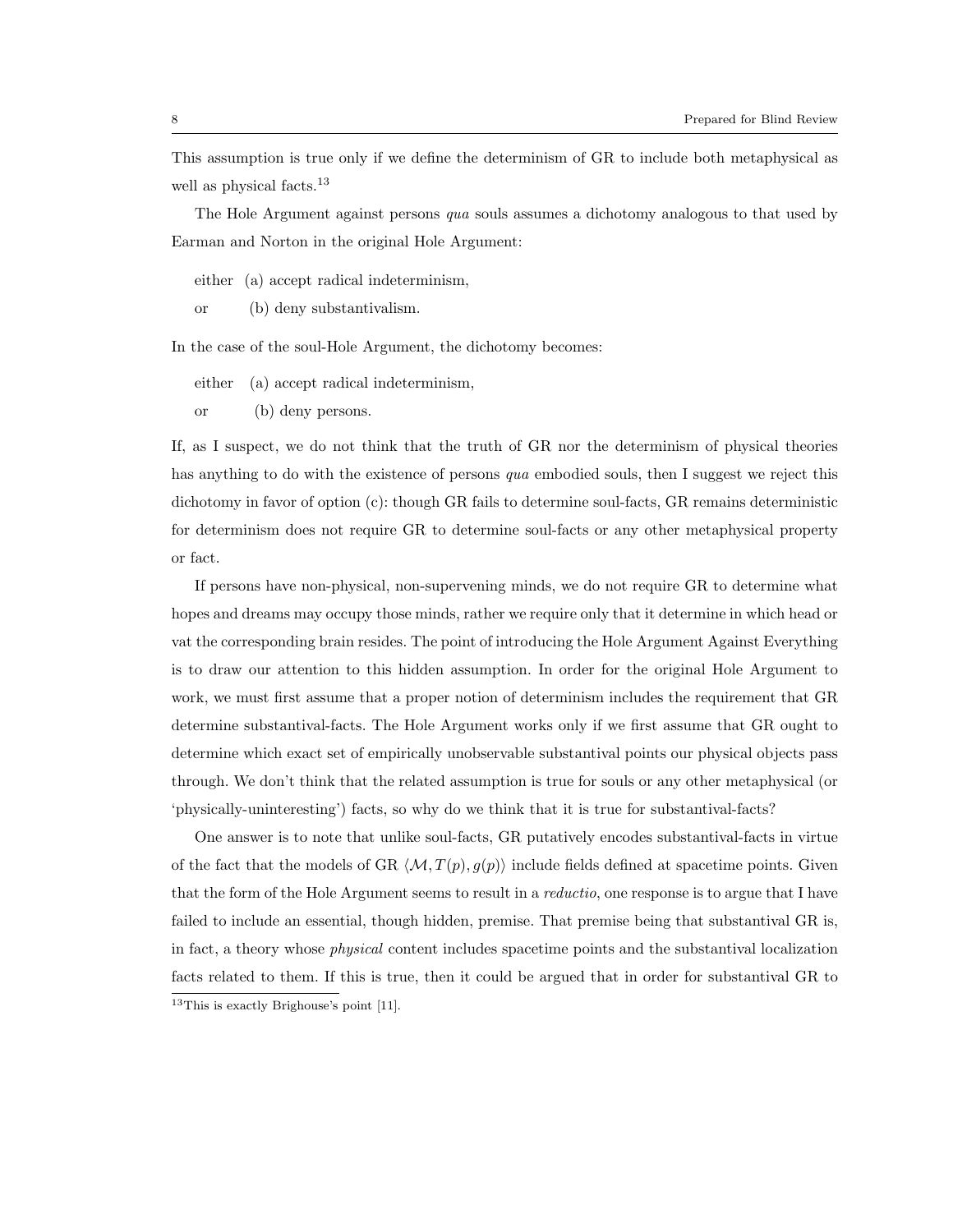be physically deterministic, it must determine all such facts. In other words, option (c) would not be true for the original Hole Argument. If this is the case, then there is an important disanalogy between the original Hole Argument and my soul-Hole Argument or the more general Hole Argument Against Everything.

The reason for including this essential premise is the fact that spacetime points seem to show up in the models of GR:  $\langle M, T(p), g(p) \rangle$ . Yet, is the presence of manifold points (p) or spatial variables of them sufficient for justifying the claim that the physical content of substantival GR includes the substantival point location of objects? In other words, does the mere presence of some variable entail that a theory determines what exactly happens at values of that variable? Would the physical content of GR automatically increase to include soul-facts merely by adding a soul degree of freedom to the mathematics of our theory? The answer to both of these questions is "no".

At the beginning of this section, I offered to formulate an extension of GR with a soul-degree of freedom. Under the extended theory, GR+, the models  $\langle \mathcal{M}', T(p, s), g(p, s) \rangle$ , now include fields which are functions of spacetime points as well as a soul-degree of freedom  $(s)$ . There is no need to actually construct such an odd extension to GR since, in order for this extension to be empirically equivalent to the original theory we will need to force the s variables to be pure gauge (just as the spatial variables are). According to this imagined construction, both GR and GR+ have the same empirical content – the new one just has some extra non-empirical baggage.<sup>14</sup> The point is, even if GR+ did include a soul degrees of freedom, no physicists would fooled into believing that the mere presence of s in the theory's formulation automatically entails that the physical content of GR+ included souls. My contention is that the physical content of a theory cannot be read off of the mathematics of that theory but must be teased out by putting the mathematics of the theory in contact with experiments.<sup>15</sup>

One of the lessons of modern physics is that just because some degrees of freedom show up in our model, this does not automatically entail that they are physical degrees of freedom of the system. Since GR is diffeomorphically invariant, we know that spacetime points, like soul-degrees of freedom, are in fact not physical. At least they are not physical in the sense defined in this paper: there is no moment of time for which the theory makes any predictions which depend on some set of objects being located at the spacetime points  $\{\alpha_1\}_n$  rather than  $\{\alpha_2\}_m$  (see §4).

 $14$ Throughout this paper, I have attempted to make use of the term 'physical' and not 'empirical'. I assume, however, that empirical content is sufficient for physical content.

 $15$ For related remarks see [8, 12].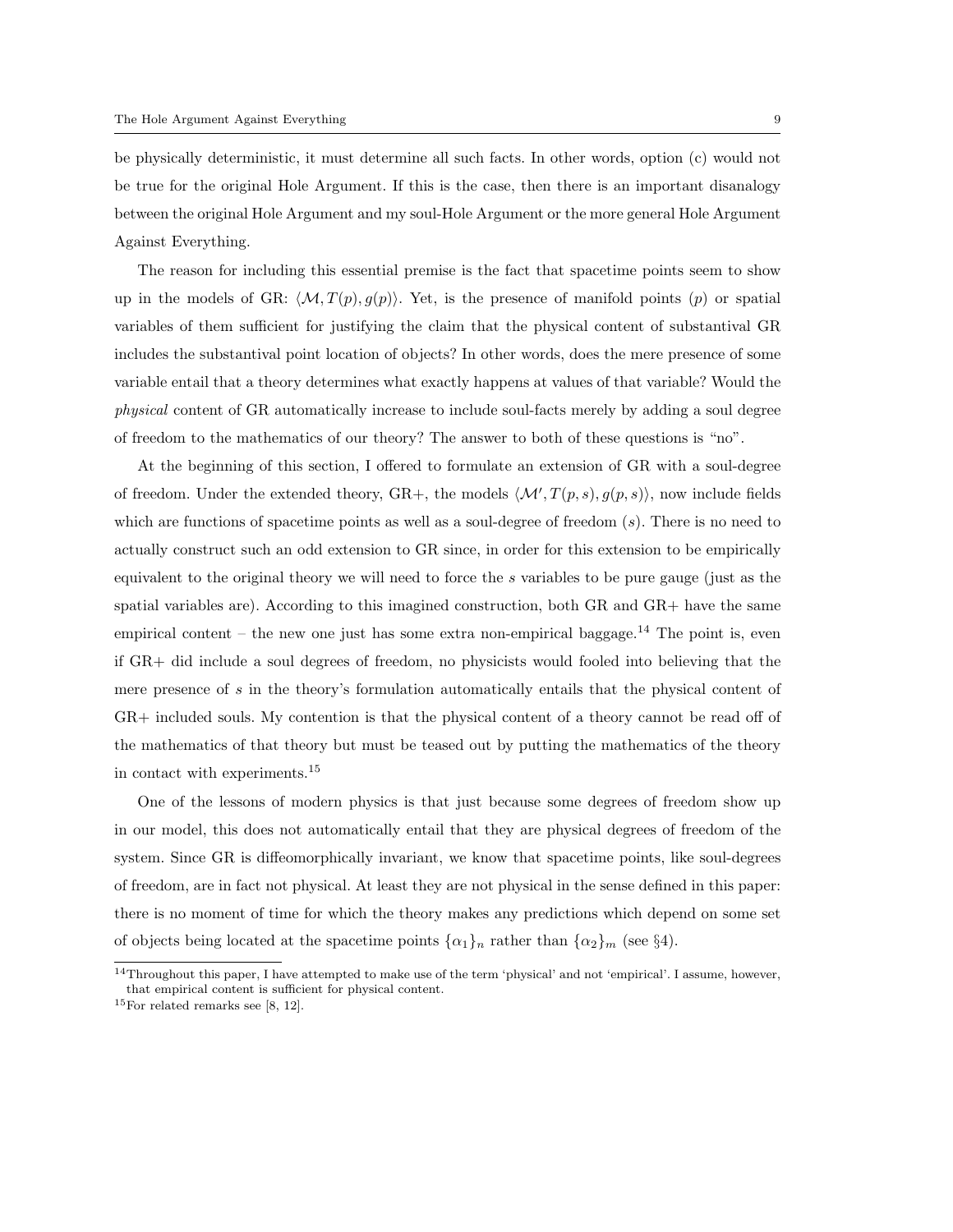That substnatival localization facts are not included in the physical content of GR should not be surprising given the homogeneity of the substantivalist's manifold, and it certainly would not have surprised Newton who announced the unknowability of absolute space. According to both Newtonian mechanics and general relativity, we cannot trust a naïve inspection of the variables of the theory in order to know what the physical degrees of freedom are, but we must also take into account the set of invariances enjoyed by the theory.

Since Newtonian mechanics is invariant under Galilean transformations and GR under diffeomorphisms, neither of these theory's predictions is dependent on the spacetime-point-locations of material objects. As a reminder, though diffeomorphisms frustrate our ability to make predictions regarding the future location of objects, they also frustrate our ability to describe, for any moment of time, the absolute location of objects. Though GR and Newtonian mechanics define fields which take values at spacetime points, which exact set of spacetime points is irrelevant, any will do.<sup>16</sup> Thus, since neither theory "claims" to determine where any particular field-value is located in substantival space, it is not true that GR encodes substantival localization facts. Given the diffeomorphism invariance of GR, we have no more reason to think that GR ought to determine substantival facts than we have reason to suppose that GR ought to determine soul-facts. What exactly GR should determine I cannot say; however, given that neither souls nor substantival locations make any difference to the physically measurable predictions of the theory, neither are included in the physical content of GR and neither are relevant for the physical determinism of GR.

My solution to the reductio generated by the form of the Hole Argument is to deny that the notion of physical determinism requires our physical theories to determine non-physical facts such as soul-facts or substantival-facts, and it seems that Einstein was of a similar opinion. According to Einstein [13, 14], the physical content of GR is fully captured by point-coincidences between physical objects. And, it is this realization which allowed Einstein to move beyond the Hole Argument and accept the generally covariant formulation of GR. If the physical content of GR is captured by the point-coincidences between material objects and not also their absolute location within a substantival manifold, then the indeterminism threatened by the Hole Argument can be ignored since the indeterminism is of a non-physical kind.<sup>17</sup>

<sup>&</sup>lt;sup>16</sup>Any set of points will do so long as they are appropriately related to some diffeomorphically invariant model of GR.

<sup>&</sup>lt;sup>17</sup>Earman [15] concedes to Maudlin that this might be an *uninteresting* form of indeterminism. I argue further that it is no form of determinism at all.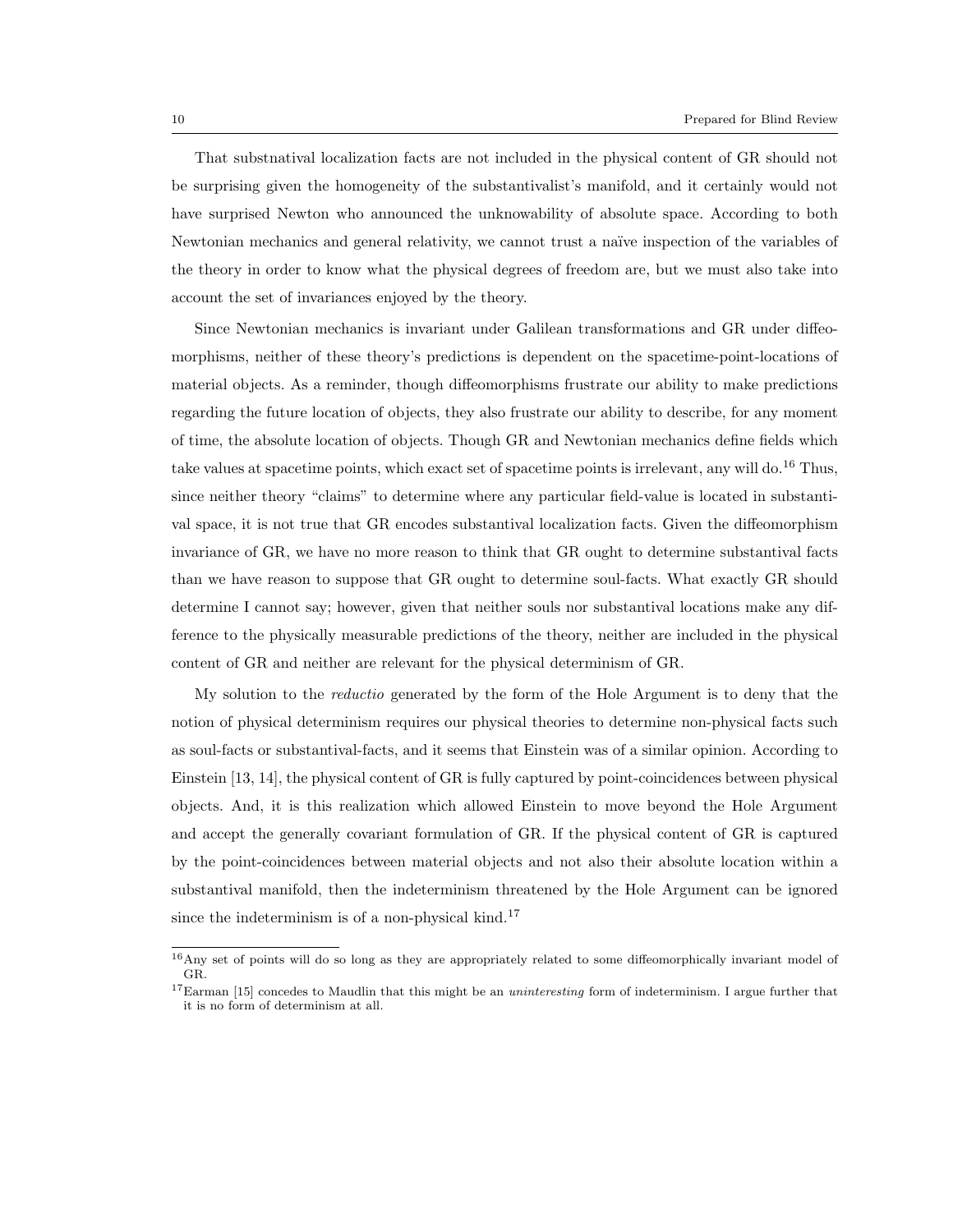Both the original Hole Argument and the soul-Hole Argument are instances of the more general Hole Argument Against Everything. The Hole Argument Against Everything can be modified to accommodate any theory about the world which lies outside the scope of GR – our theory of universals, the truth of the Axiom of Choice, what we take to be the distinguishing mark of abstract objects, whether or not there is absolute time in addition to relativistic time, whether there is a "before" the beginning of the physical universe, whether or not skepticism is true, or who is the patron saint of salt miners – each lead to versions of the Hole Argument precisely because GR says nothing about them.

In summary, the form of the Hole Argument does too much in virtue of using an unqualified notion of determinism. If we fail to limit what we require of our deterministic theories, then spacetime points, souls, and most everything else, can be threatened by hole-type arguments for the argument forms are the same. I have argued, in particular, that since the physical content of GR does not include substantival localization facts, our notion of physical determinism ought not require that GR determine them. And if not the original Hole Argument is invalid.

#### 4 Interlude

Sections §1 − 3 constitute, what I take to be, the heart of this paper. In §5, I provide the Hole-Hole Argument to demonstrate that, if we do not limit the scope of determinism, the debate over the substantival-relational nature of spacetime would be rendered meaningless in virtue of committing a category error. In essence, I will argue that one cannot bite the proverbial bullet and allow the Hole Argument Against Everything to swallow whatever it gets its hands on: spacetime points, haecceities, Aristotelian levels of being, etcetera. In §6, I demonstrate how this paper fits within the broader post-Hole Argument literature and, in particular, its relation to the work of [2, 4, 6, 9, 11]. In the remainder of this section, I will explain a bit more carefully how I have used the concepts of "physical content" and "determinism".

For the sake of this paper, some property or kind of fact is included within the physical content of some theory if and only if there is at least one moment of time for which the theory describes or makes predictions regarding the value of that property or the truth of that fact. For example, if for some moment of time and some theoretical context, a theory makes predictions regarding the properties  $\{P_i\}$ , and at another moment of time, the properties  $\{P_j\}$ , then the properties  $\{P_i\}$  and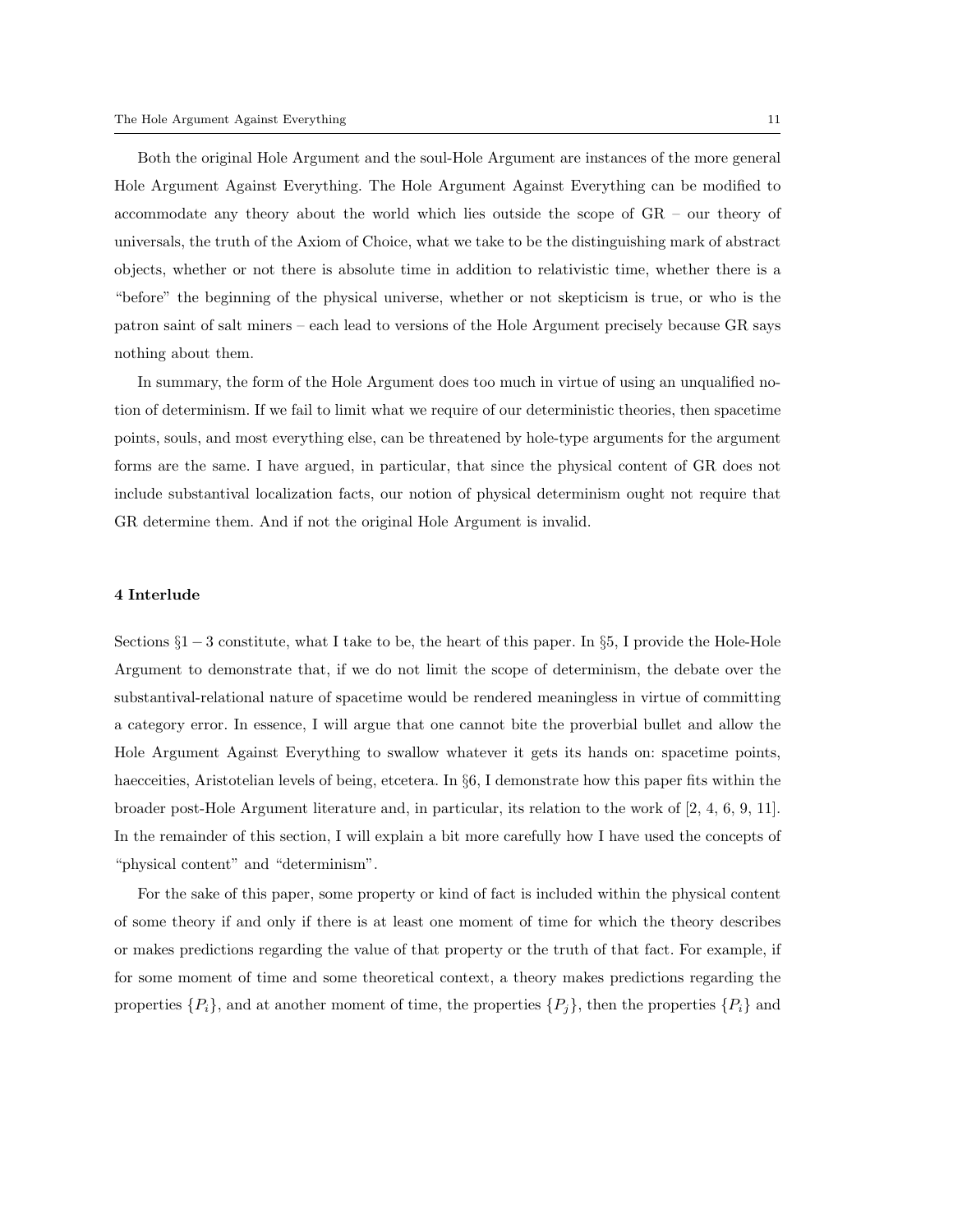${P_i}$  are included in the physical content of the theory. This theory, then, is said to be *deterministic* if, for all moments of time, it predicts, rightly or wrongly, the value of the properties  $\{P_i\}$  and  $\{P_j\}$ . While I intend these definitions to be obvious, it is in fact not at all obvious when the definitions apply for it is not always clear which properties do in fact reside within the physical content of a theory.

I will take determinism to be a property that a theory possesses when that theory determines, decides, predicts, for all moments of time, those properties of the world for which that theory is a theory. In other words, a theory is deterministic if it determines, decides, or predicts, for all moments, of time those properties of the world which are included in the physical content of the theory. By limiting the notion of determinism to apply to only the physical content of a theory, I intend to make explicit the fact that theories have limited scopes of applicability. Each physical theory is about some things and not about others, and our notion of determinism ought to reflect this limited scope. Consider the following cases as means of making these definitions concrete.

In the case of quantum mechanics (QM), since there are moments of time for which QM predicts or describes the position of electrons, electron-positions are included in the physical content of QM. Among other things, particle-position is what QM is about. However, since QM cannot predict electron positions for all moments of time, the theory fails to be deterministic. In Newtonian mechanics, since there are moments of time for which the theory describes the position of baseballs, such properties are included in the physical content of Newtonian mechanics. Ignoring Earman's "space invaders" [16], since Newtonian mechanics predicts for all moments of time the position of baseballs, the theory is deterministic with respect these properties. Indeed, Newtonian mechanics is deterministic with respect to all properties or facts for which Newtonian mechanics is a theory. As such, Newtonian mechanics is deterministic simplicitor.

In contrast with particle and baseball positions, since there is no moment of time or theoretical context for which either QM or Newtonian mechanics describes or predicts the truth value of the Axiom of Choice, this truth value is not part of either theory's physical content. Thus, when adjudicating whether or not QM or Newtonian mechanics is deterministic, the truth value of the Axiom of Choice is irrelevant. I do not intend any of this to be controversial. I intend only to make explicit and somewhat more precise what we all take for granted when thinking about physical determinism.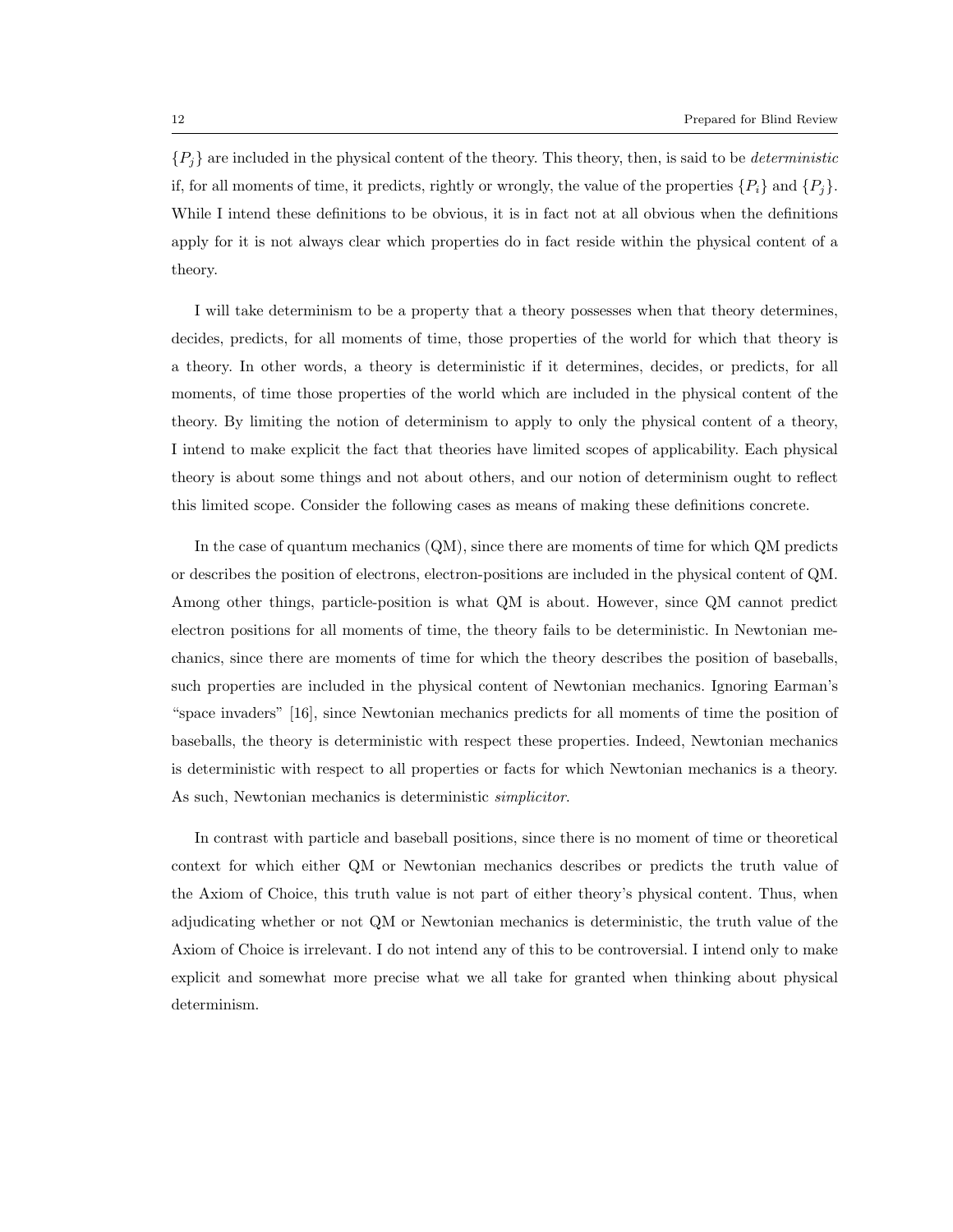Now, in order for a theory to be said to describe, determine, or predict the value of some property, it must be the case that the empirical results of the theory *uniquely* specify the value of that property for at least one moment of time for some possible situation. Thus, according to the empirical resources of the theory, whether or not these resources are practically feasible, if all possible empirical evidence can never discern between some putative property  $P$  and its doppelgänger  $P'$ , then neither  $P$  nor  $P'$  are included in the physical content of the theory. And this of course is exactly the situation for substantivalism: none of the predications of GR, for any moment of time, depend on which set of points  $\{\alpha_1\}_n$  or  $\{\alpha_2\}_m$  the material of the universe passes through. Thus, substantival localization facts are not included in GR's physical content and are thereby irrelevant for deciding the deterministic status of GR.

This "uniqueness" requirement tightens the definition for belonging to a theory's physical content and brings this notion into alignment with our attitude towards gauge degrees of freedom. Indeed, we tend to treat the  $U(1)$  symmetry of QM differently than we treat the quantum observables of the theory. We interpret the latter as representing genuine physical properties and we bicker over the interpretation of the former. The interpretational debate over the  $U(1)$  gauge freedom is most interesting under circumstances such as the Bohm-Aharonov effect in which the gauge potential seems to make an actual difference in what is observed. If it was not for this tenuous connection to empirical observations, there would be little reason for interpreting this mathematical gauge structure as being included in the physical content of QM. This is not to say that the gauge degrees of freedom fail to denote anything, I am agnostic on this point. Perhaps gauge degrees of freedom denote metaphysical potentialities or some other physically opaque aspects of reality.

In defining "physical content" in a manner which rules out gauge degrees of freedom or, more generally, the properties  $P$  and  $P'$ , I am adopting a non-trivial stance in the debate over gauge variables. However, the contrary position is rather unappealing for two reasons. In allowing gauge variables to denote physical properties, we would be, in essence, including within the physical content of a theory, properties which make no empirical difference, directly or indirectly, for any situation allowed by the theory. Why believe that a physical theory is about something for which it can say nothing?<sup>18</sup> Again, I am not saying that gauge variables fail to represent in toto, but merely

 $18$ In cases where classical gauge degrees of freedom are quantized and then, for whatever reason, become empirically salient, we have moved into a new theoretical context and have to re-evaluate what we take to be physical.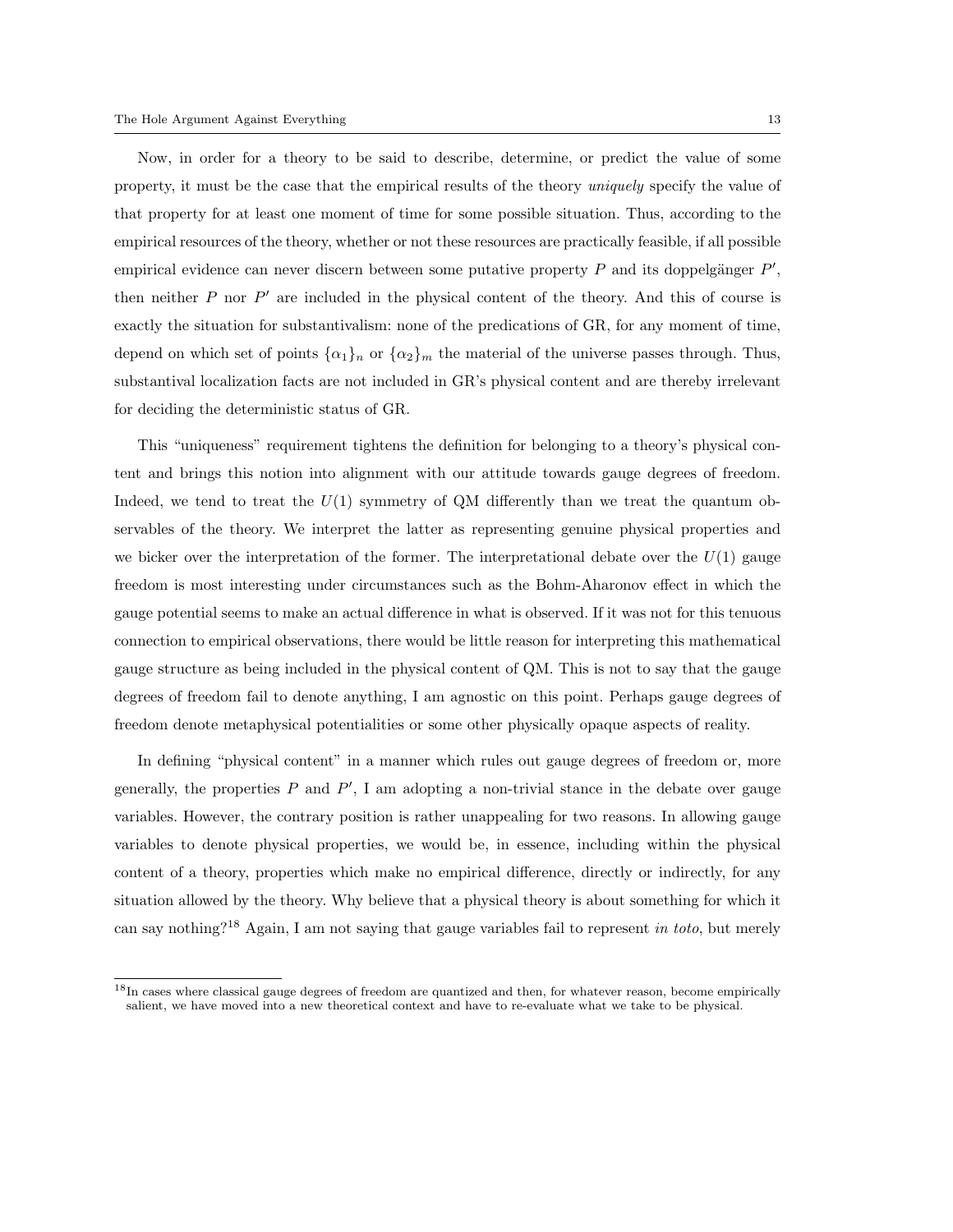that whatever they represent should be distinguished from the full blooded physical content of the theory.

In addition, if we allow gauge variables to denote physical content while still requiring that the theory determine this content for all moments of time in order for the theory to be deterministic, we would make determinism impossible for theories with anything like gauge freedom. Since there is no moment of time for which such theories nail down the value of these gauge properties, there is, by definition, at least one moment for which the theory cannot determine precisely the value of these properties. Thus, all such theories are automatically indeterministic. Under this proposal, quantum mechanics would be ruled indeterministic because of its  $U(1)$  gauge freedom and Electromagnetism for its gauge potential. If we do not tighten what we mean by "physical content," we force indeterminism on all theories with anything like gauge freedom. And this, of course, is not something that Earman and Norton will countenance.

If the reader will recall (§2), Earman and Norton's argument against substantival spacetime hinges on the fact that the metaphysics of substantivalism automatically decides against determinism. However, the opposite situation arises if we do not rule out gauge variables and the like from denoting physical structure: indeterminism becomes a matter of definition and not of empirical observation. Allow me six short caveats before moving onto the Hole-Hole Argument.

First, I am not committed to the term 'metaphysics'. It does not matter what we label the set of facts with which physics cannot help. We could just as well label facts of this kind as 'Xfacts', or 'physically-uninteresting-facts' or 'whatever else there is'. More often in the Hole Argument literature, the terms 'non-qualitative' or 'haecceistic' [2, 4, 5, 6, 8, 9, 17] are used to denote, roughly, what I am calling metaphysical facts, while 'qualitative' or 'perfectly natural' [7, 17, 18] are used to denote, roughly, the set of physical properties or facts. I suspect that the terms 'observable' and 'theoretical' do not correspond with my 'physical' and 'metaphysical'. For instance, there are non-observable terms (i.e. theoretical terms like 'electron') which I would still categorize as being physical since our physical theories constrain their properties. I have opted not to use the terms 'qualitative', 'haecceistic', or 'perfectly natural' since their inclusion would only add an additional layer of obfuscation. For the technical sense of these terms, see the cited works.

Second, I assume that what counts as physical and what counts as metaphysical is decided by some thoroughly theory-ladened process. As the history of science demonstrates, our acceptance of some set of theories and their interpretations constrains, to a large extent, what counts as physical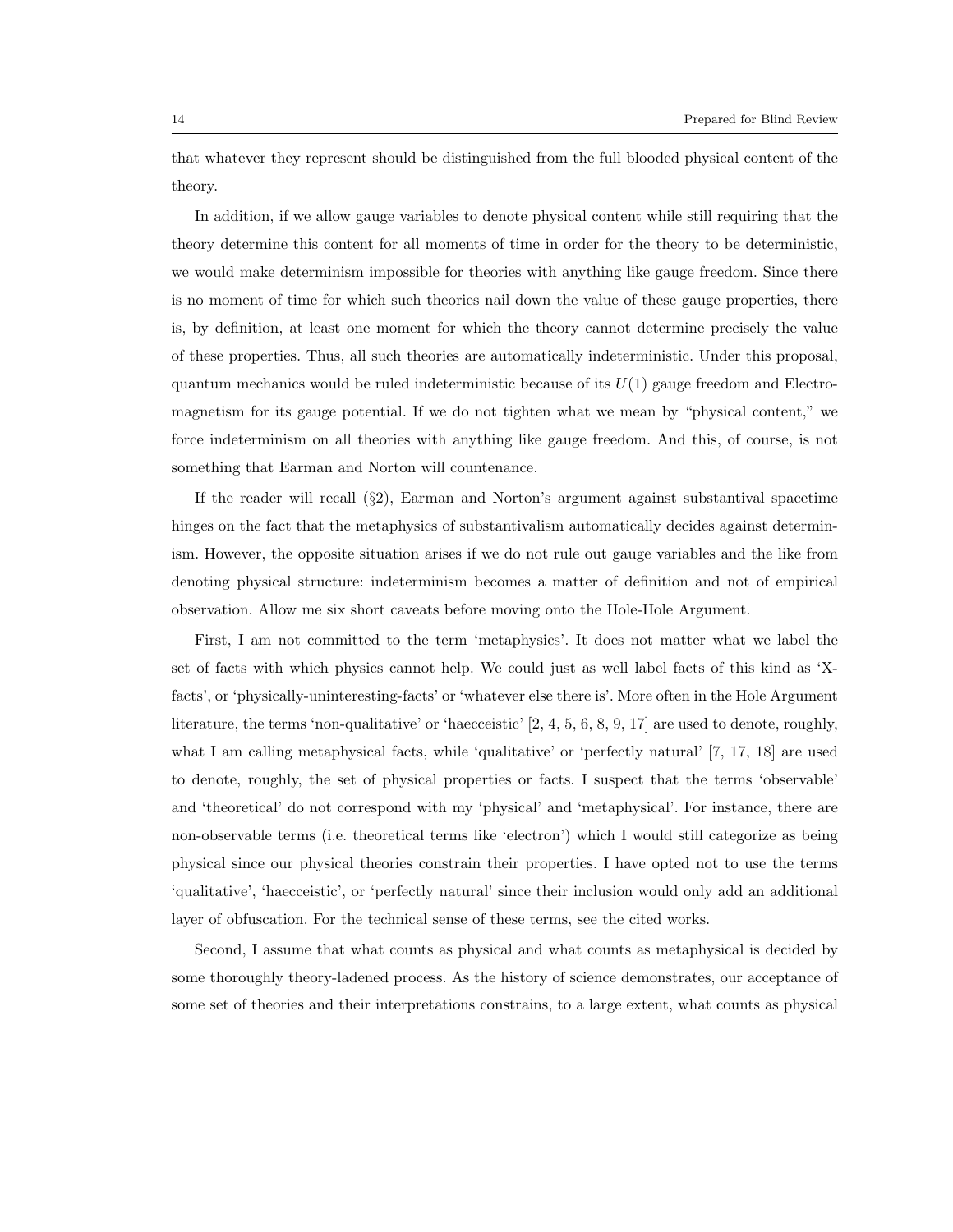and metaphysical. Though the concept of "physical content" is vague and paradigm dependent, we regularly and successfully rely on it and have a good, though tacit, handle on it. For example, we all agree that the taxonomy of fungi and not Aristotelian "levels of being" lay within the scope of biology, that the ideal gas law is about moles of particles and not of the burrowing mammal, and that the content of modern cosmology is not same as ancient Egyptian cosmology. Our agreement on these points indicates that we share some core understanding of what "physical content" amounts to, even if we cannot fully explicate it.

Third, part of what makes the division between the physical and metaphysical aspects of reality theory-ladened arises from the uncertainty over how to interpret gauge degrees of freedom or spaces of transformations under which a theory is invariant. Newtonian mechanics is invariant under Galilean transformations which entail that the theory cannot answer such questions as "where is the Earth absolutely located in substantival space?" Though, Newtonian mechanics can answer other kinds of substantival questions such as "does the Earth move in an absolutely (substantival) straight or curved line?"<sup>19</sup> According to the terms defined in this paper, from the perspective of a substantival interpretation of Newtonian mechanics, the first question corresponds to a metaphysical fact while the second, to a physical fact.<sup>20</sup> This stands in contrast with Aristotelian cosmology according to which space is not homogenous or isotropic; consequently, the absolute location of an object does affect the physical character and potential dynamics of the object. In contrast with Newton then, the absolute location, whether it be superlunar or sublunar, is a physical fact on the Aristotelian theory, with empirically distinct consequences.<sup>21</sup> Thus, whether or not a certain fact counts as metaphysical or physical depends on the overarching theoretical context in which the fact is being asserted. The distinction is theory-ladened.

Fourth, one must not worry that if determinism requires *only* that theories determine the physical facts which lie in their scope that determinism will be automatically satisfied. In order to see that this fear is misplaced, consider our paradigmatic indeterministic theory – quantum mechanics. Quantum mechanics stipulates that observables encode physical content and yet the theory is explicitly indeterministic with respect to this content. And, important for the purposes of this paper,  $QM$  is not indeterministic because of its  $U(1)$  gauge freedom.

 $19$ This situation holds for general relativity as well. The theory cannot determine for any past, present or future moment where any object is located but it can determine whether or not it moves along a geodesic (straight line).

 $^{20}$ Under a relational interpretation, neither question is well defined since they make reference to objects which do not exist.

 $21$ These consequences will turn out to be false in the long run as orbiting objects eventually plummet to the Earth.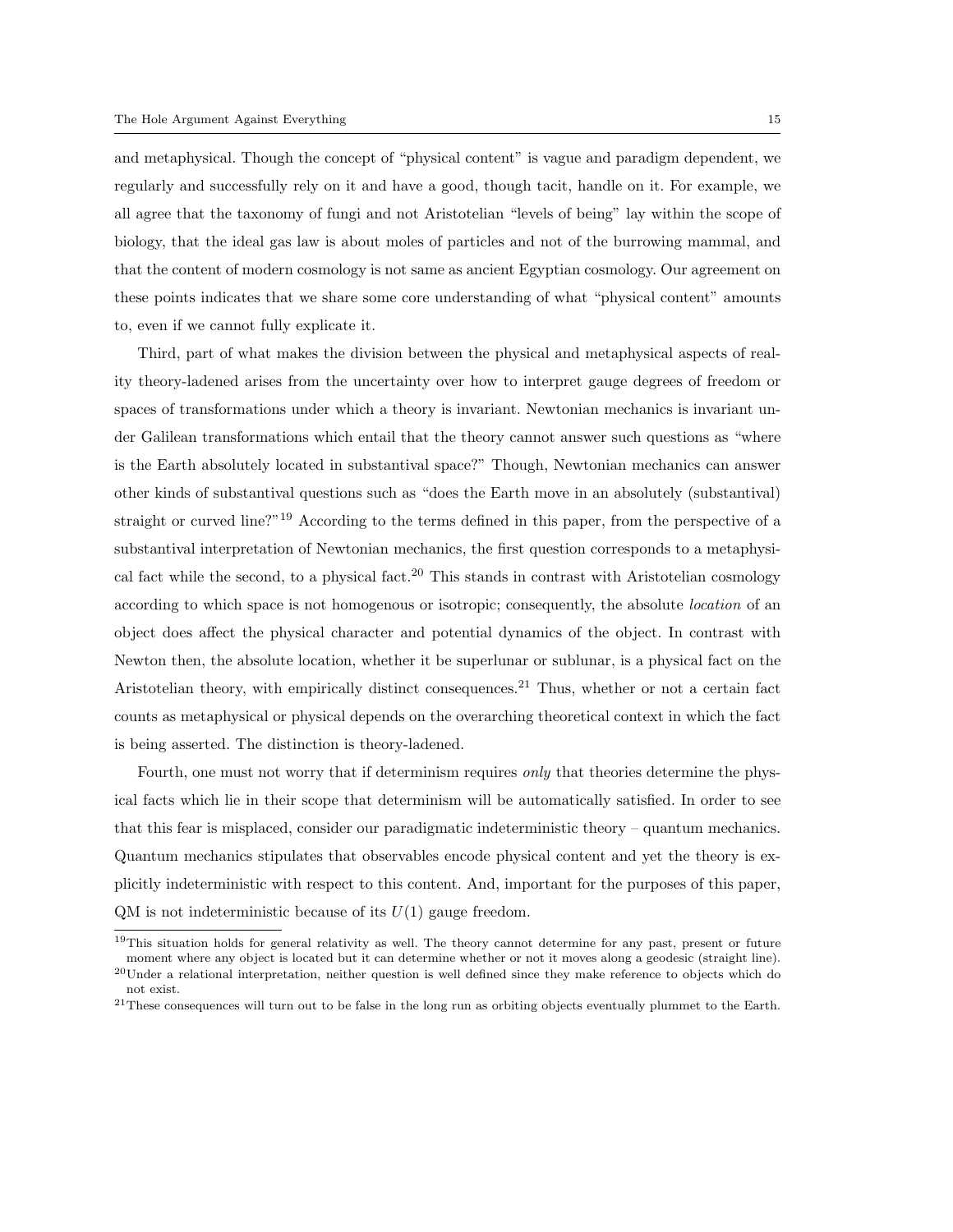Fifth, one might dislike the fact that my argument rests on nebulous concepts such as "physical content" and might thereby be biased against it. I share this concern. However, any defense from the Hole Argument Against Everything must say, in some form or another, that GR is not about "everything" and is only about spacetime points and matter fields, and likewise any response to the soul-hole argument must claim that GR is not about souls and in so doing, both responses have already implicitly made use of "physical content" in claiming what GR is "about".

Sixth, though the arguments I have presented here are able to save the substantivalist from the Hole Argument, this does not entail that the substantivalist is off the philosophical hook. As this conversation and those like it make abundantly clear, the substantivalist is committed to properties or facts which are not physical. We might wonder how one can be justified in believing in the existence of something which we can not measure or otherwise detect? This positivistic concern is an old bedfellow but, strictly speaking, it is not the Hole Argument. And besides, we cannot do away with all metaphysics for, as I will argue in §5, in order to get the Hole Argument off the ground, we have to first assume that spacetime has a very particular modal property which we also cannot measure or otherwise detect.

# 5 A Hole Argument Against The Hole Argument: the Hole-Hole Argument

This section addresses the reader whose reaction to the soul-Hole Argument is to accept the putative reductio. There is no strict contradiction in inferring from the soul-Hole Argument that general relativity requires the nonexistence of souls on threat of indeterminism. Likewise, one might very well respond to the Hole Argument Against Everything by eradicating from their ontology any and all structures which threaten the determinism of GR: souls, angels, powers, dispositions, universals, and patron saints. In essence, such a response refuses to modify the banal and unqualified notion of determinism used in the original Hole Argument as well as the Hole Argument Against Everything. In the following, I will not explain every detail of the Hole-Hole Argument but will outline its important points. For a more complete treatment of this argument see (removed for blind review).

My purpose in using the following Hole-Hole Argument is to show that those who would wield the Hole Argument must first be committed to the existence of at least one non-qualitative or meta-

.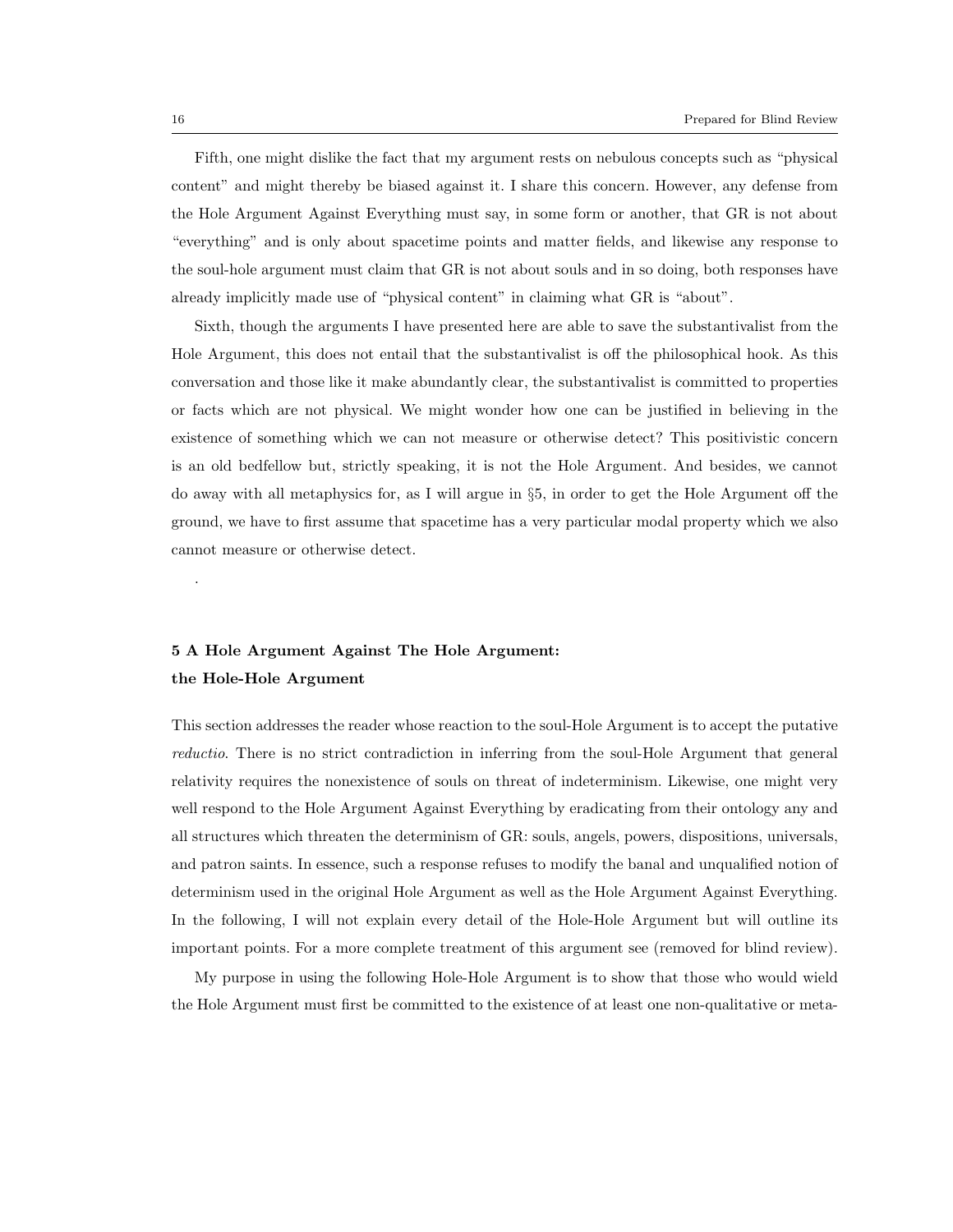physical property of spacetime. Namely, that spacetime is the sort of thing for which it is possible to be either substantival or relational. By entering into the substantival-relational debate, we implicitly assume that there is at least one logically possible world wherein spacetime is substantival and another wherein it is relational. Equivalently, in debating between substantival and relational ontologies of spacetime, we have to first assume that we have correctly categorized spacetime as the sort of thing which can be substantival or relational. My claim is not that there is something wrong with this assumption but merely that such modal (or categorical) properties are metaphysical from the standpoint of GR.

The trouble enters here: if we fail to qualify the notion of determinism used in building holetype arguments, then there is a hole-type argument which utilizes the above modal assumption to demonstrate the meaninglessness of the substantival-relational debate. Thus, either the substantivalrelational debate is meaningless, and with it the original Hole Argument, or the notion of determinism employed must be modified. At the very least, the notion of determinism ought to be modified so as not to require GR to determine the modal properties of spacetime.

The following Hole-Hole Argument is slightly more abstract than the previous Hole Argument Against Everything, though the form of the argument is the same. The increase in abstraction comes not from the logic of the argument since, in form, it is the same argument, but rather arises from the kind of objects being considered. In the Hole Argument against persons, the relevant objects and properties are persons and what souls are associated with what things. In the following Hole-Hole Argument, the object is spacetime itself and the relevant property is modal in nature; we will assume that spacetime is possibly substantival and possibly relational.

Assuming that spacetime is possibly substantival and possibly relational, can GR choose between these options given the physical data on some Cauchy slice of spacetime? Given all the physical data, can GR determine whether space will be substantival or relational in the future? The answer is of course "no". Take any Cauchy slice of spacetime and all the physical data contained in it, and there will remain two possible futures consistent with GR. In one future, the physical objects have trajectories in a substantival spacetime, and in the second, they have trajectories in a relational spacetime. Both the substantival future and the relational future are possible with respect to the constraints imposed by GR. Thus, since there is more than one possible future open to GR, given all the physical information of the past, GR is indeterministic. Just as GR cannot determine the truth value of the Axiom of Choice, or at which manifold points Frank the cat is located, or which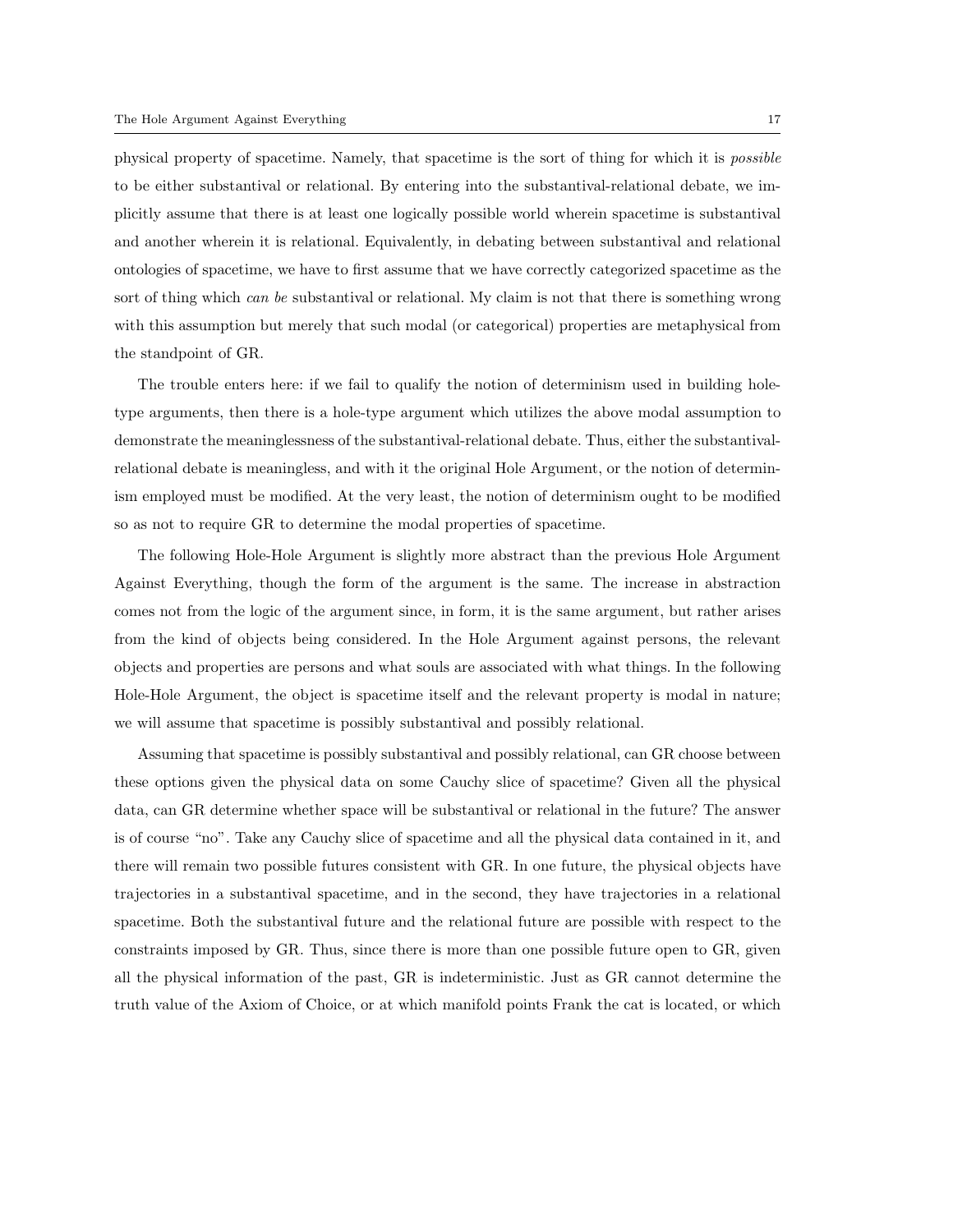future bodies will have which souls, so too is GR unable to determine whether the future of any Cauchy slice is substantival or relational.

Now, if we have truly dug in our heels and are committed to eradicating any bit of metaphysics which threatens GR with indeterminism, then we must deny the modal assumption which got us into this latest bit of trouble. We must deny that there are possible worlds in which spacetime is either substantival or relational. However, if we deny that spacetime is possibly substantival or relational, then the current debate is meaningless. Without it being possible that spacetime is substantival or relational, then the original Hole Argument and each response to it have committed a category error. Just as it would be a mistake to argue whether the color green is selfish or generous, so too would it be a mistake to argue whether spacetime is substantival or relational if it were not possible for spacetime to be either. If however, we do not think it is a category error to discuss the substantival-relational nature of spacetime, then we cannot completely dig in our heels. We must allow that spacetime has at least this one metaphysical property and if we hope to avoid the indeterminism it generates, we must adopt a more sophisticated and qualified notion of determinism.

## 6 The post-Hole Argument Literature

In this section, I will locate my project within the broader post-Hole Argument literature and will respond to an important objection from Brighouse [2]. It turns out that the Hole-Argument Against Everything can be reconstructed from a combination of positions held by Horwich and Brighouse. Horwich [9] argues that the same trouble facing spacetime points, also faces electrons and other objects as well. Roughly, Horwich asks us to consider two identical worlds which differ only in terms of which electrons are where. In world one, electron A is here and electron B is there. While in in world two electron, A is there and electron B is here. Since these worlds are qualitatively identical, our physical theories are invariant under a swapping of electrons. Thus, our physical laws do not uniquely determine what the future will be like.

Should we conclude then that electrons are somehow illusory? Horwich says "no", and uses the qualitative similarity between world one and two to argue that they are actually the same world. Similarly, we can adapt Horwich's analysis to the case of the Hole Argument and argue that all diffeomorphically related "hole-worlds" are merely different descriptions of the same world. We can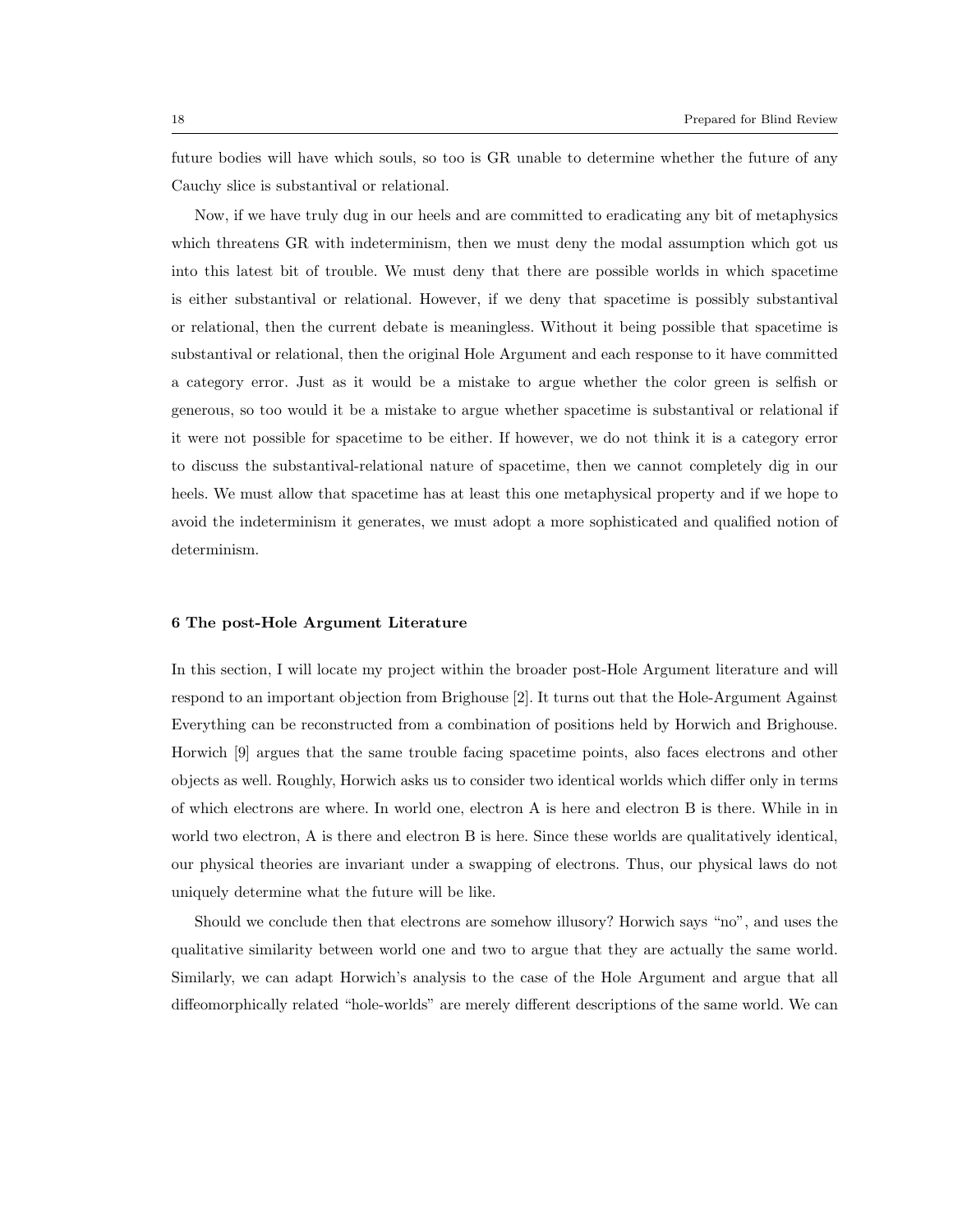avoid the terror of the hole and maintain an unqualified notion of determinism by shrinking the space of possible worlds from many to one. If there is only one possible world described by diffeomorphisms, then the future of any Cauchy slice cannot fail to be deterministic. The spirit of this response is codified in [18] as well as in the the sophisticated substantivalist position championed by Hoefer [8]. The much noted downside to this response is that it cannot accommodate the substantialist's intuition, which Earman and Norton [1] refer to as the acid test of substantivalism: "shifted worlds" represent different possibilities. This is not to say that the view is wrong, but if one takes Earman and Norton's acid test seriously, sophisticated substantivalism is no longer an option.

In [11] Brighouse argues that all we require of our physical theories is that they physically determine the future given the past. Facts such as which points on the manifold are occupied by which objects, are not physical facts, according to her, and thus are not determined by our physical theories. Brighouse's position [4, 11] and my own are identical in this regard and are instances of what Brighouse [2] calls "sophisticated determinism". A benefit of this position is that it naturally accommodates the substantivalist's conviction that shifted worlds represent genuinely distinct possible worlds, though, admittedly, worlds which differ only in terms of "metaphysical" properties. While Brighouse and I share the same conclusion, we differ in how we come to it. In particular, Brighouse does not argue for her conclusion using the Hole Argument Against Everything or the Hole-Hole Argument, as I have done here. As far as I am aware, these two arguments are the only arguments in the literature which have been provided in defense of sophisticated determinism. One can reconstruct my position as a combination of Horwich's and Brighouse's: I argue along with Horwich that many things are are threatened by hole-type arguments and conclude, along with Brighouse, that hole arguments wrongly use unqualified notions of determinism.

Three main lines of response developed shortly after Earman and Norton's paper: metric essentialism [19], sophisticated substantivalism [8, 18, 20, 21], and sophisticated determinism [4, 6, 11, 17].<sup>22</sup> The solutions provided by the metric essentialist and the sophisticated substantivalist are tangential to those provided by the sophisticated determinist. One can believe that the metric is essential for the identity of spacetime, or that spacetime points fail to have primitive identities and still agree with a sophisticated understanding of determinism. Admittedly though, introducing

 $^{22}$ Along with [22], I am using the term 'sophisticated substantivalism' more narrowly than [23] intended when they coined the expression.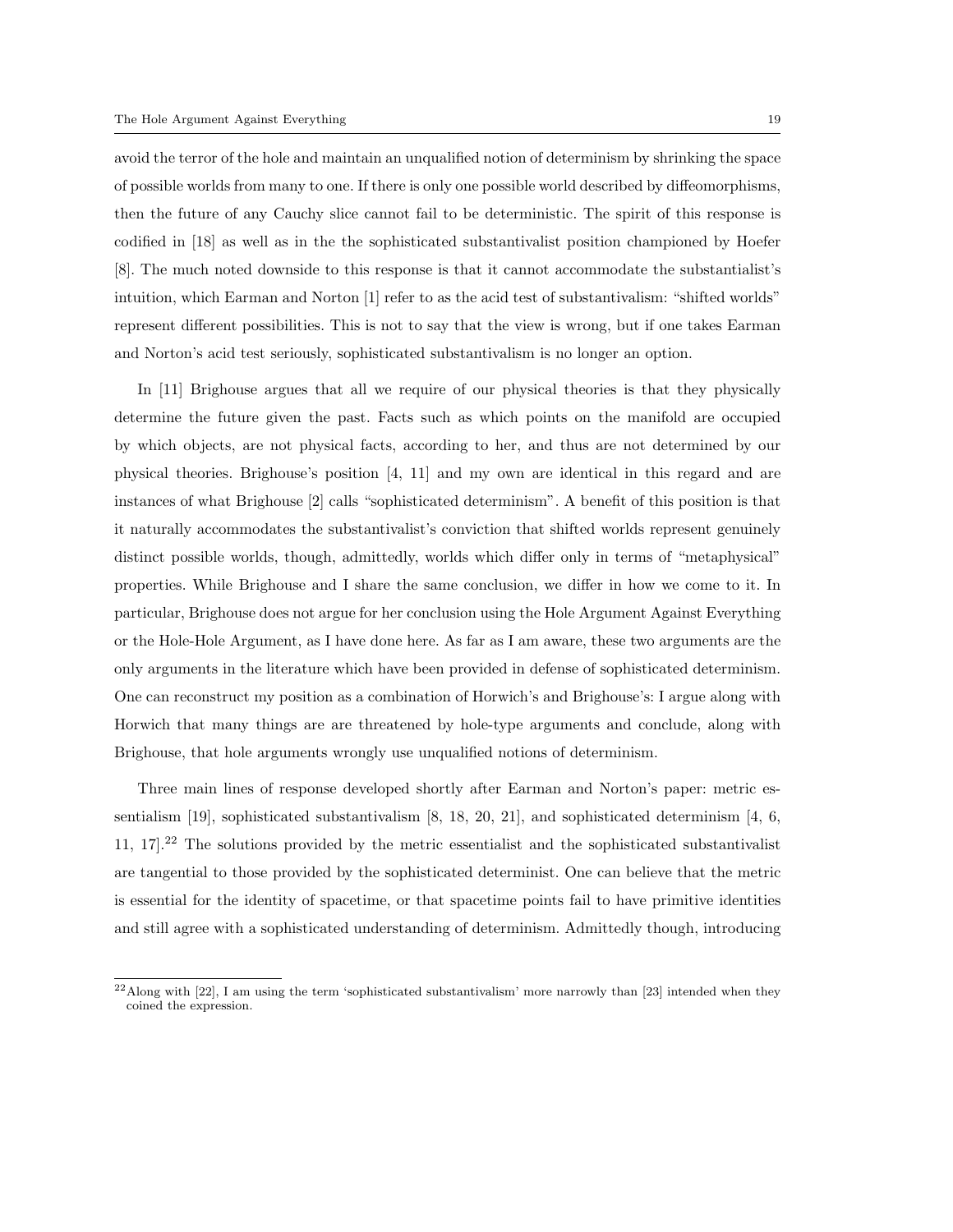a sophisticated notion of determinism will lessen the need for an alternative solution to the Hole Argument.

In addition to either sophisticated substantivalism or metric essentialism, there are "technical" solutions to the Hole Argument which are also tangential to sophisticated determinism. Two recent examples come to mind. Jim Weatherall [24] implicitly accepts the putative conflict between determinism and substantivalism and proposes a conceptually sophisticated workaround. Weatherall claims that, in deriving the Hole Argument, we have to make certain additional and mistaken assumptions regarding the identity of mathematical points across diffeomorphically related models. And according to Curiel [12], one ought reject the Hole Argument not because it abuses the notion of determinism but since "a proper understanding of diffeomorphism invariance and the way to properly implement it as a formal procedure vitiates [the argument]" (p.10). The details of either of these projects are beside the point since neither Curiel nor Weatherall critique the notion of determinism used in the Hole Argument, let alone raise the issue.<sup>23</sup> Strictly speaking, these projects are tangential to the sophisticated determinism since they allow an assumption which the sophisticated determinist explicitly rejects.

There remains one final task before concluding. In [2] Brighouse argues against her original [4, 11] defenses of sophisticated determinism as well as against Melia's [6] variant of it. Allow me a few words to address her concerns. In that paper, Brighouse insists on the following intuitive, though unqualified, concept of determinism:

I am going to argue that sophisticated determinism ends up violating the spirit of the intuitive conception of determinism that we started with in Section 2, namely, that a world is deterministic if and only if there is at most one possible future compatible with its past. (p.165)

Accordingly, Brighouse lays down the following challenge:

Should someone mount an objection against the intuitive conception of determinism, and argue that sometimes, even when there is more than one distinct future compatible with the past then determinism sometimes still reigns? Only if one has provided a criterion for when different futures should count as determinism violating futures and when they should not, and one has provided a justification for this criterion. (p.171)

 $^{23}$ From what I can determine, the last paper to discuss sophisticated determinism is Brighouse [2].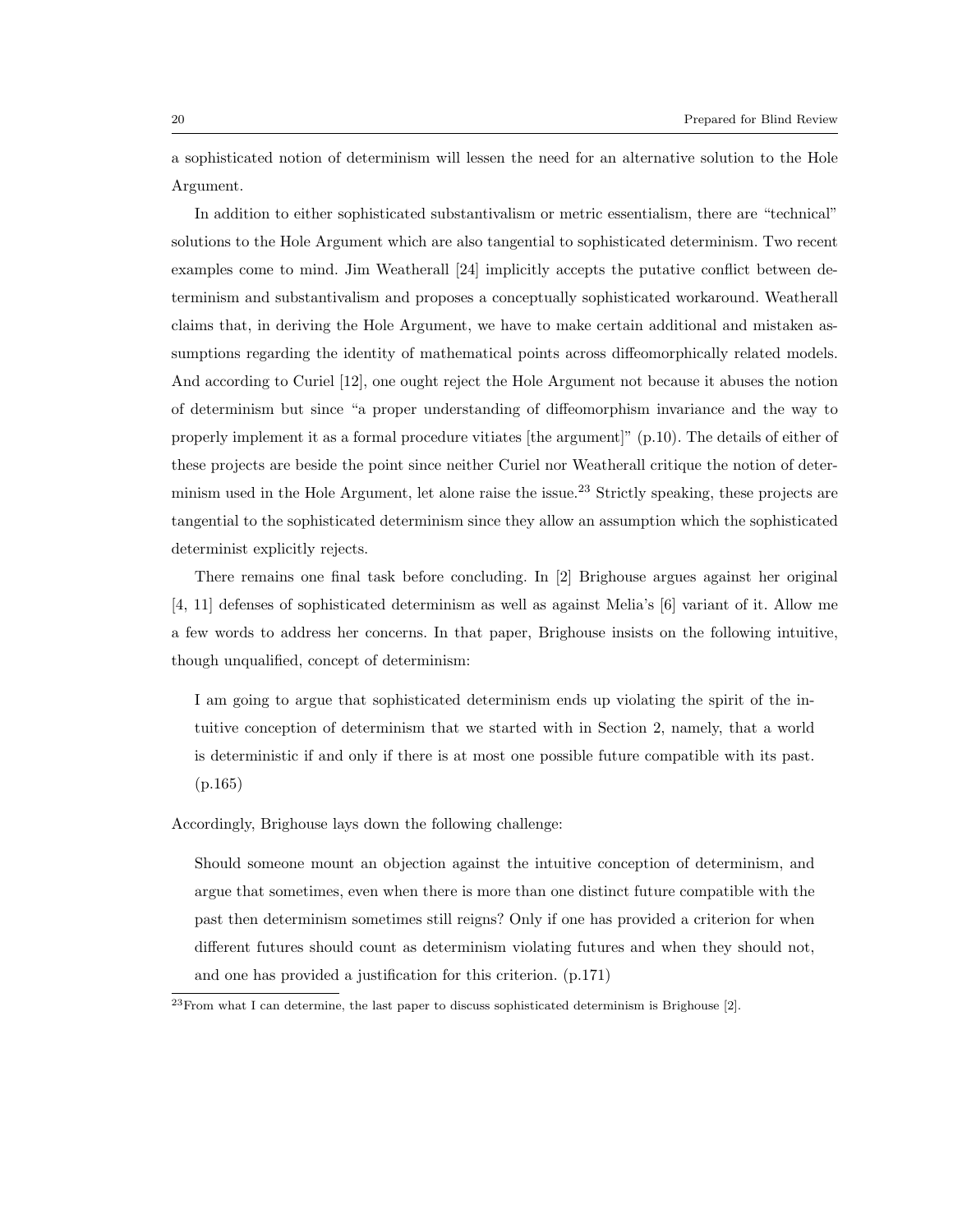This seems like a sensible request especially given that the "intuitive notion" actual happens to be intuitive. Unfortunately, as we all know, intuition is often mistaken. I argued in §3 that if we do not modify the intuitive conception of determinism, then every metaphysical structure, every structure whose properties are not constrained by our physics, is threatened by some hole-type argument and, in §5, that a non-modified conception of determinism threatens the meaningfulness of the substantival-relational debate. Even without a better alternative, we have good reason to abandon the "intuitive notion," for there is no sense in latching oneself to a sinking ship. Fortunately though, I have suggested how we might upgrade the intuitive notion in terms of physical content.

# 7 Conclusion

The Hole Argument is presented as a challenge from GR to substantival interpretations of spacetime. It is claimed that GR challenges such interpretations in virtue of its models being diffeomorphically invariant. In §3, I used the form of the Hole Argument to demonstrate that GR also challenges the existence of persons (qua embodied souls) in virtue of being invariant under diffeo-metaphysms. In fact, were the form of the Hole Argument valid, everything would fall prey to some hole-type argument. In addition, as demonstrated in §5, the very meaningfulness of the substantival-relational debate is lost if the form of the Hole-Argument is valid. Thus, either determinism requires both that there be no metaphysical truths and that the substantival-relational debate is without meaning or, the näive conception of determinism ought to be rejected in favor of some sophisticated variant of it. According to the sophisticated variant which I have outlined, deterministic physical theories are required to determine only physical facts and not also whatever non-physical facts might be true of the world. Which facts are physical and which are not is decided only from within some theoryladened paradigm. As a final reminder, the central motivation which generated the arguments of this paper is that deterministic theories ought not be required to determine for future moments what they cannot determine for any present or past moments.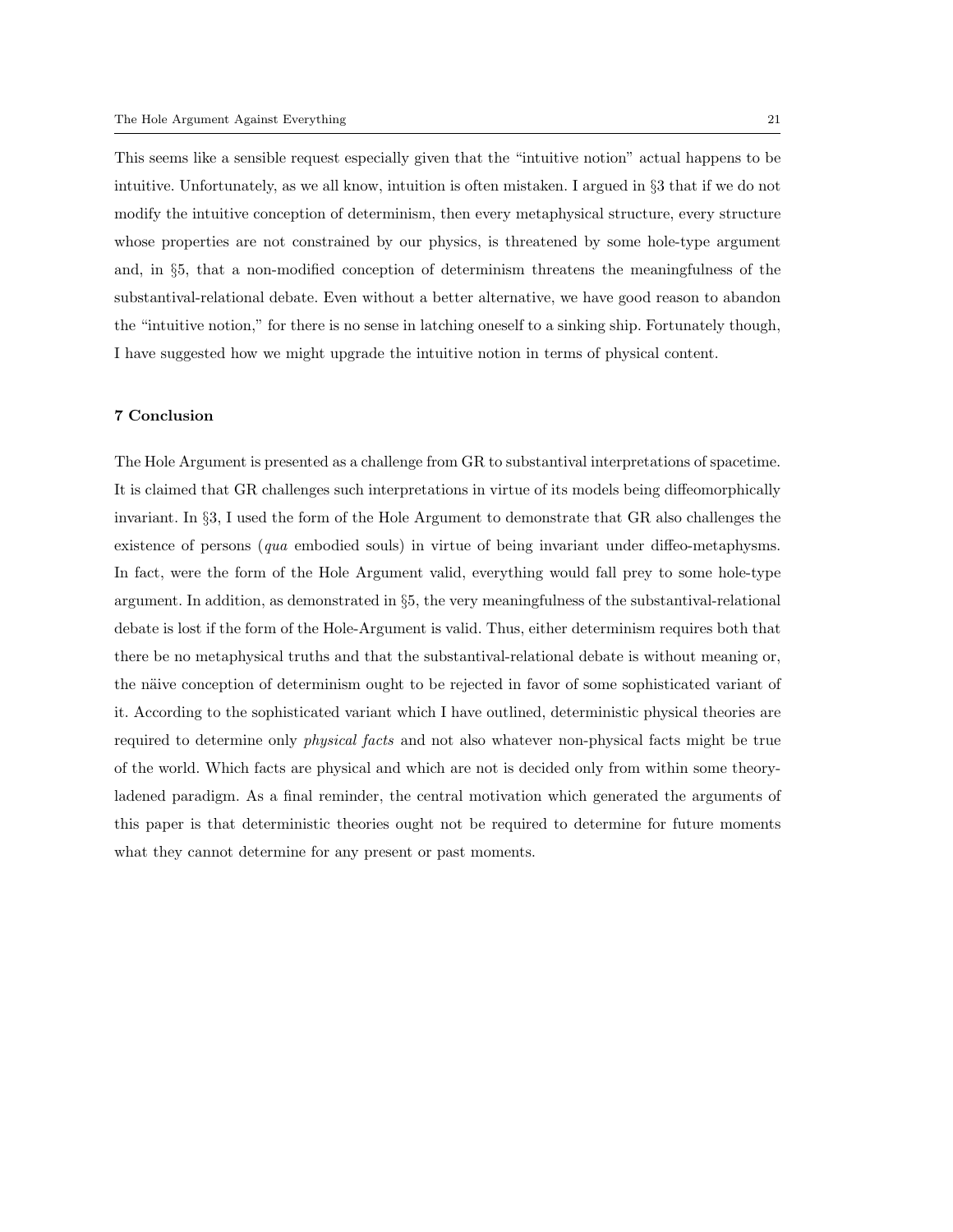## References

- 1. John Earman and John Norton. What Price Spacetime Substantivalism? The Hole Story. British Journal for the Philosophy of Science, pages 515–525, 1987.
- 2. Carolyn Brighouse. Understanding determinism. In Dennis Dieks, editor, The Understanding of Spacetime II, pages 153–174. Elsevier, 2008.
- 3. John D. Norton. The Hole Argument. In Edward N. Zalta, editor, The Stanford Encyclopedia of Philosophy. Spring 2014 edition, 2014.
- 4. Carolyn Brighouse. Spacetime and Holes. In PSA: Proceedings of the Biennial Meeting of the Philosophy of Science Association, pages 117–125. JSTOR, 1994.
- 5. Gordon Belot. New work for counterpart theorists: Determinism. British Journal for the Philosophy of Science, 46(2):185–195, 1995.
- 6. Joseph Melia. Holes, haecceitism and two conceptions of determinism. British Journal for the Philosophy of Science, 50(639-664), 1999.
- 7. David Lewis. New work for a theory of universals. Australasian Journal of Philosophy, 61(4):343–377, 1983.
- 8. Carl Hoefer. Metaphysics of spacetime substantivalism. The Journal of Philosophy, 93(1):5–27, 1996.
- 9. Paul Horwich. On the Existence of Time, Space and Space-time. Nous, pages 397–419, 1978.
- 10. Martin Heidegger, William Baynard Barton, Vera Deutsch, and Eugene T Gendlin. What is a Thing? H. Regnery Company, 1967.
- 11. Carolyn Brighouse. Determinism and Modality. The British Journal for the Philosophy of Science, 48(4):465–481, 1997.
- 12. Erik Curiel. On the existence of spacetime structure. British Journal for the Philosophy of Science, 2016.
- 13. John Stachel. Einstein's search for general covariance. In *Einstein and the History of General* Relativity (Einstein Studies, Volume 1). Birkhäuser, 1980 (1989).
- 14. John D. Norton. General covariance and the foundations of general relativity: Eight decades of dispute. Reports on Progress in Physics, 56(7):791–858, 1993.
- 15. John Earman. Thoroughly Modern McTaggart: or, what McTaggart would have said if he had read the general theory of relativity. Ann Arbor, MI: Michigan Publishing, University of